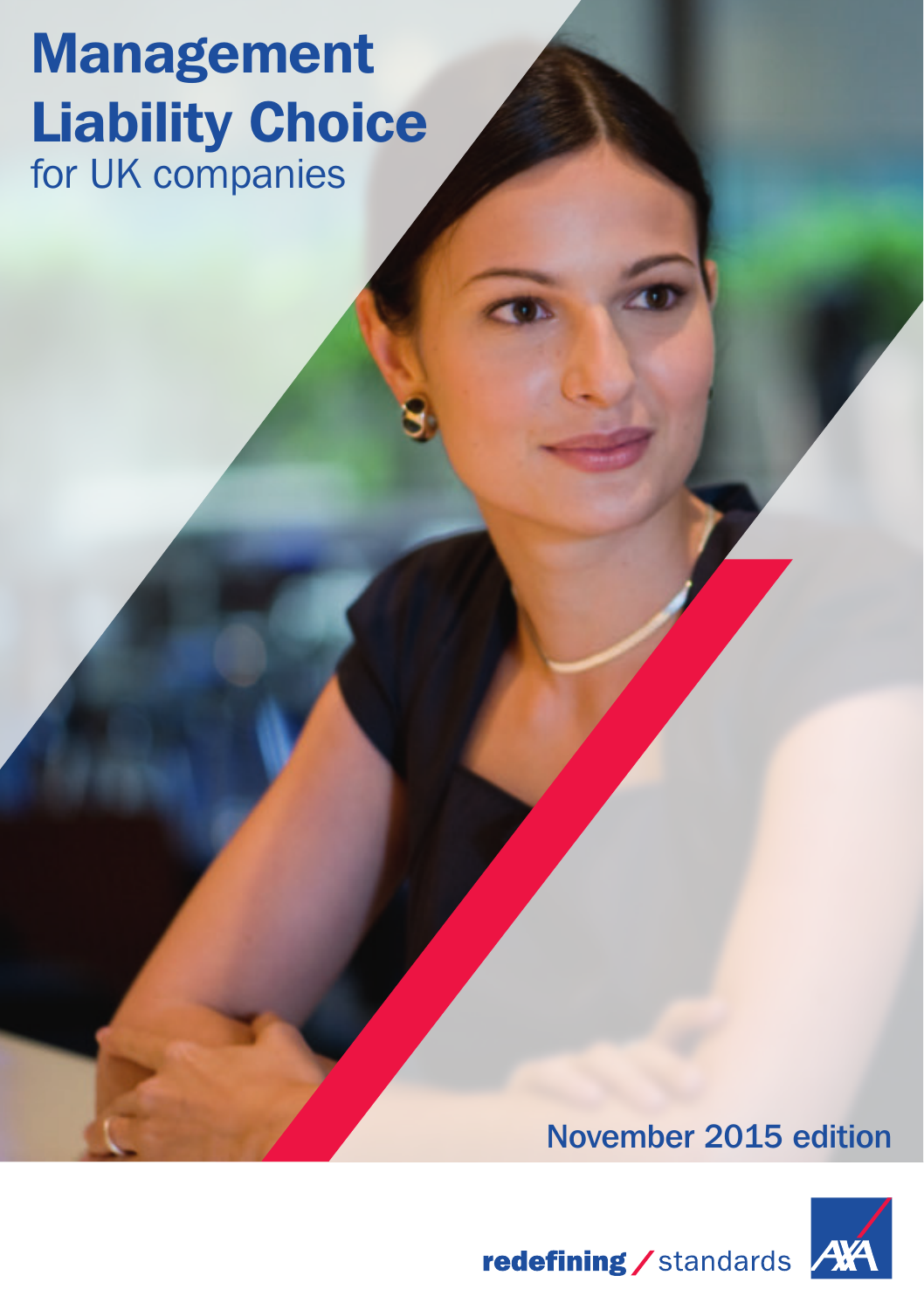# **Contents**

| <b>Welcome to AXA</b>                               | 4  |
|-----------------------------------------------------|----|
| Your policy                                         | 4  |
| rradar advisory service and important phone numbers | 5  |
| <b>Policy conditions</b>                            | 7  |
| <b>Policy exclusions</b>                            | 11 |
| <b>Policy extensions</b>                            | 13 |
| <b>Sections of cover</b>                            |    |
| Directors' and officers' liability section          | 14 |
| <b>Employment practices liability section</b>       | 19 |
| Company legal liability section                     | 23 |
| Meanings of defined terms                           | 29 |
| Making a complaint                                  | 37 |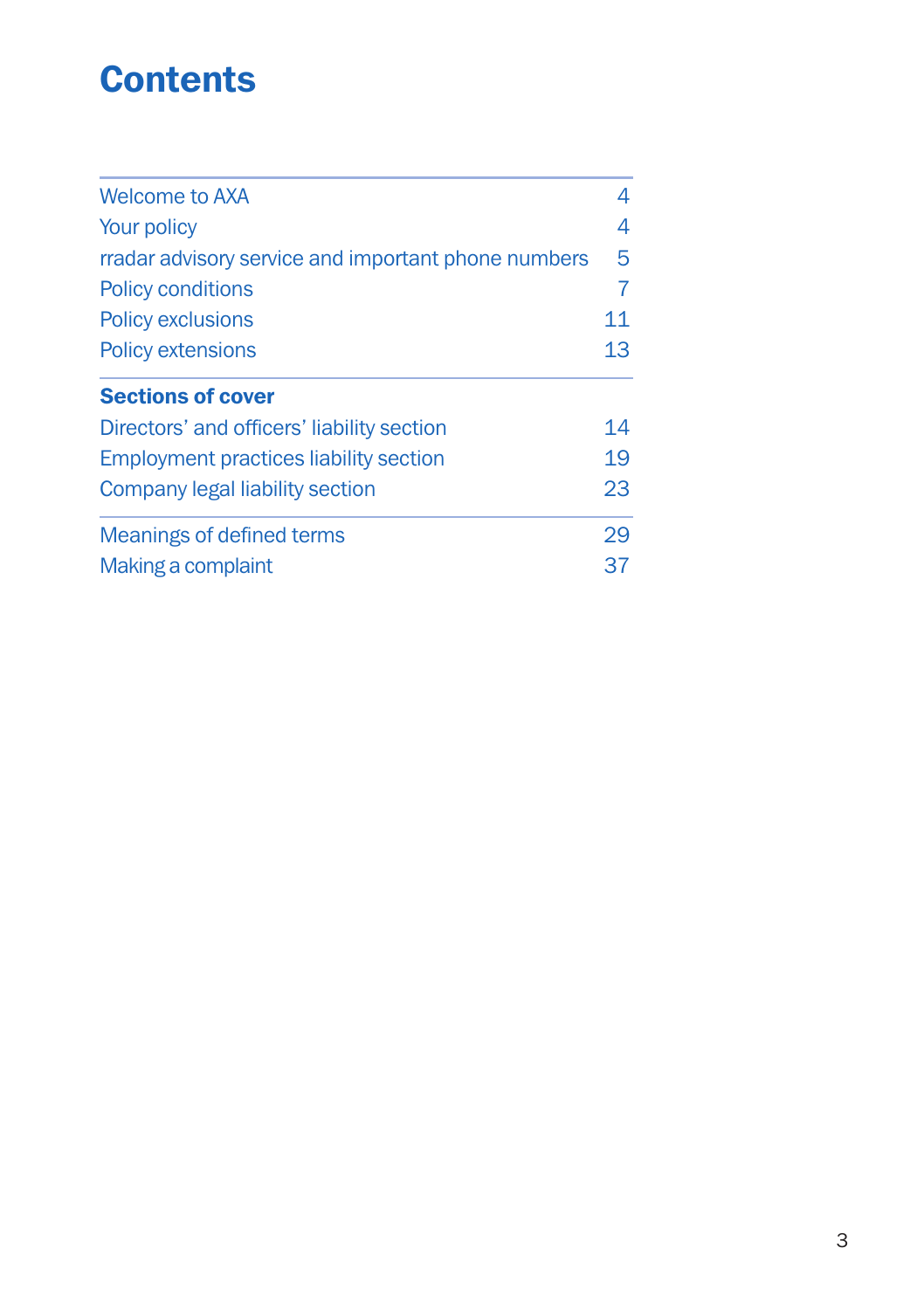# Welcome to AXA

### Thank you for choosing AXA

Please read carefully all documents that we have provided and keep them in a safe place. If **you** have any questions, need anything explaining or believe this contract does not meet **your** needs. please contact **us** or **your** insurance adviser.

## Your policy

This **policy** is a contract of insurance between **you** and us. Your policy is a legal contract between **you** and **us**. As such **you** must disclose all information relevant to this insurance and not make any statement which is incorrect.

The **policy** describes the insurance cover for which we have accepted vour premium.

This insurance is renewable provided that we agree to accept vour premium for any subsequent **period of insurance**. A new schedule will be issued for each **period** of insurance showing any changes to your cover.

Your policy booklet is divided into a number of sections and must be read together with **your** schedule and any endorsements. Where a section does not apply, **your** schedule will state that it is 'not covered'.

#### Throughout this **policy**, we use

definitions and headings. Definitions are used to explain what a word means and are highlighted in bold blue print. Details of the policy definitions can be found on page 29.

Headings have been used for **your** guidance and do not form part of the contract.

To help **you** understand the cover provided we have added 'What is covered' and 'What is not covered'.

Under the heading 'What is covered' we give information on the insurance provided. This must be read with 'What is not covered', the policy exclusions, the policy conditions and the section conditions at all times.

Under the heading 'What is not covered' we draw **your** attention to what is excluded from your policy.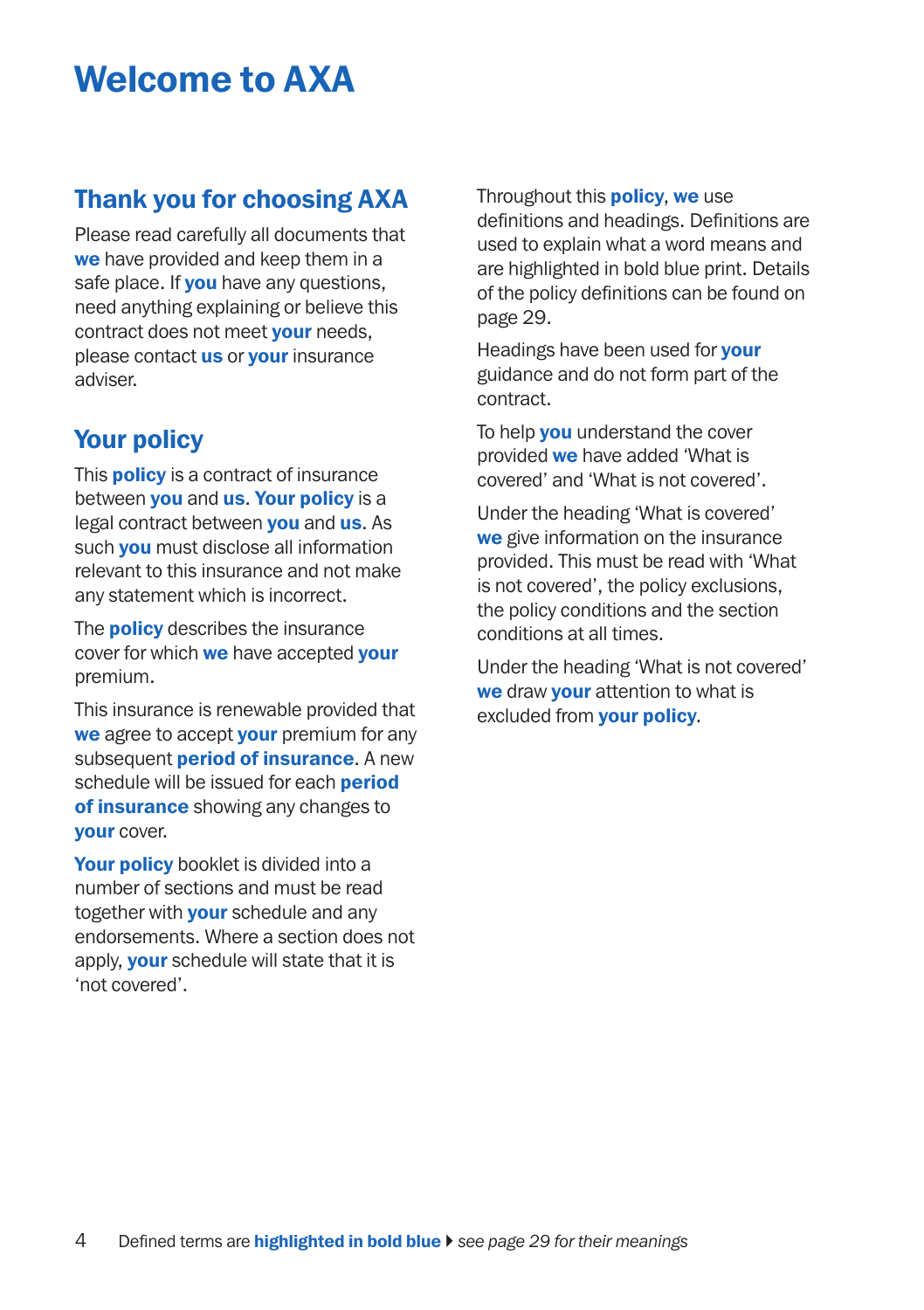

### rradar advisory service and important phone numbers

### rradar advice and support included in your AXA Management Liability Policy

Your AXA Management Liability Insurance includes access to expert legal, regulatory and risk management advice and support provided by leading law firm, rradar.

rradar's philosophy is to proactively help policy holders to understand all types of legislation, make sensible business decisions, stay compliant and prevent legal problems from occurring in the first place.

### rradar Advice and Resource Centre

Enquiry line: 0844 543 6111 Email: [advice@rradar.co.uk](mailto:advice@rradar.co.uk) Member login at: [www.rradar.com](http://www.rradar.com)

rradar provides you with simple, user friendly information and guidance on a range of legal and regulatory issues including:

- Human resources and employment
- Health and safety
- Waste and environmental regulations
- Taxation
- Money laundering, fraud, bribery and corruption, anti-competitive practices
- Legal advice on a wide range of areas including directors' and shareholders' duties, contract disputes, intellectual property, data protection and cybercrime, financial crime, motoring and criminal offences.

**rradar's** unlimited enquiry line is staffed by UK based experts with real industry experience including HR professionals, Health & Safety specialists and former tax inspectors, as well as leading accountants, solicitors and barristers with experience of every type of regulator, allegation, investigation and prosecution. Call 0844 543 6111 and quote your policy number.

**rradar's** members only online portal provides unlimited access to a huge range of documents and resources including templates, draft contracts, specimen letters, 'how to' articles, case studies, video training process guides and policies. Login via [www.rradar.com.](http://www.rradar.com) You will need your policy number to create **your** unique login.

rradar Limited

13 Waterside Business Park, Livingstone Road, Hessle HU13 0EG Company registration: 07735271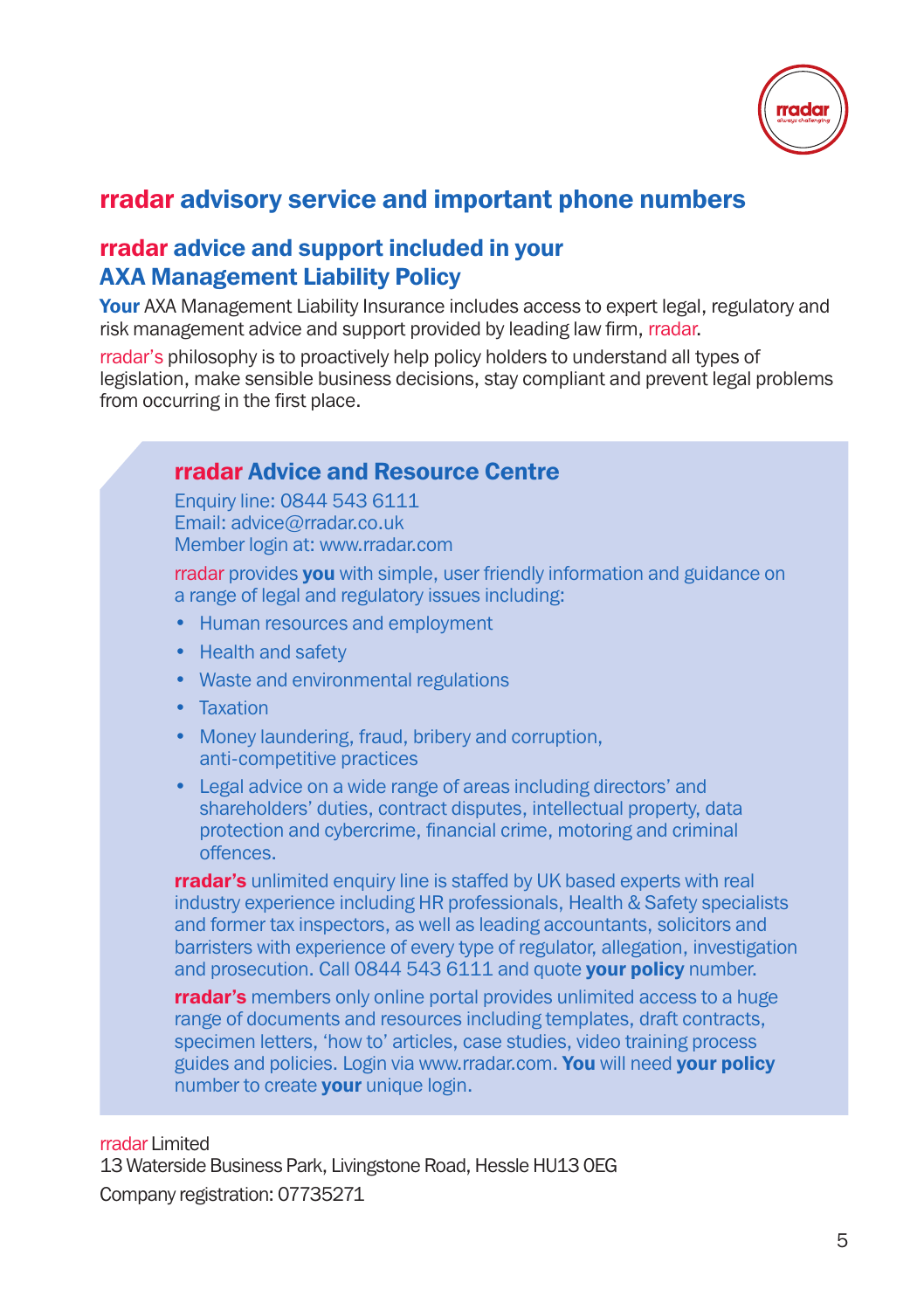### Crisis legal helpline\* 0844 543 6222

Should an incident occur, rradar's experienced team of expert defence. prosecution and investigation lawyers and industry experts are on hand to help **you** when **you** need expert legal advice, 24 hours a day, 7 days a week. 365 days a year.

The rradar legal team have experience of defending every type of claim in every court and by every regulator. Advice can be provided over the phone, by email, or face to face wherever needed. rradar will provide on-going support throughout a case and aim to provide ideas and options to prevent the same problem from happening again in the future. For assistance call 0844 543 6222 and quote your policy number.

#### Crisis public relations advice 0207 9397 999

**Our** crisis public relations advice helpline provided by one of the UK's leading crisis public relations consultants Chelgate Limited, No 1 Tanner Street, London, SE1 3LE. Please ask for the AXA claims team when you call. You may be asked to provide your policy number and to confirm that we have been notified of a claim. Advice will only be provided where we have accepted a claim under your policy.

\*All incidents that require instant claims and litigation expertise covered under your policy have immediate access to rradar's expert team around the clock every day of the year. If **you** encounter instances where **you** need more detailed written advice and/or review and/ or drafting of documents which may fall outside the scope of **your policy** rradar can help complete such work and agree a simple fixed fee with you before the work is undertaken.

Please ring the enquiry line and rradar will be able to advise you on a range of topics.

### Legal privilege

All information provided by rradar is legally privileged and has the backing of a team of highly qualified lawyers and barristers. *Legal privilege means* your *discussions with rradar and the advice given in any proceedings will remain confidential and cannot be used against* you *by a claimant, the police, or other organisations.*

### Making a claim

If **you** need to make a **claim** please first check your policy to make sure you are covered. You must then follow the instructions provided on page 8 under the Claims notification condition and Claims procedure condition under Policy conditions.

Please contact **your** insurance adviser who will help us deal with **your claim** quickly and fairly.

Your insurance adviser should e-mail full details of **your claim** to [claims@rradar.com](mailto:claims@rradar.com)

### Making a complaint

If **you** are not happy with the way in which a **claim** or any other matter has been dealt with, please read 'Making a complaint' on page 37 of the **policy**.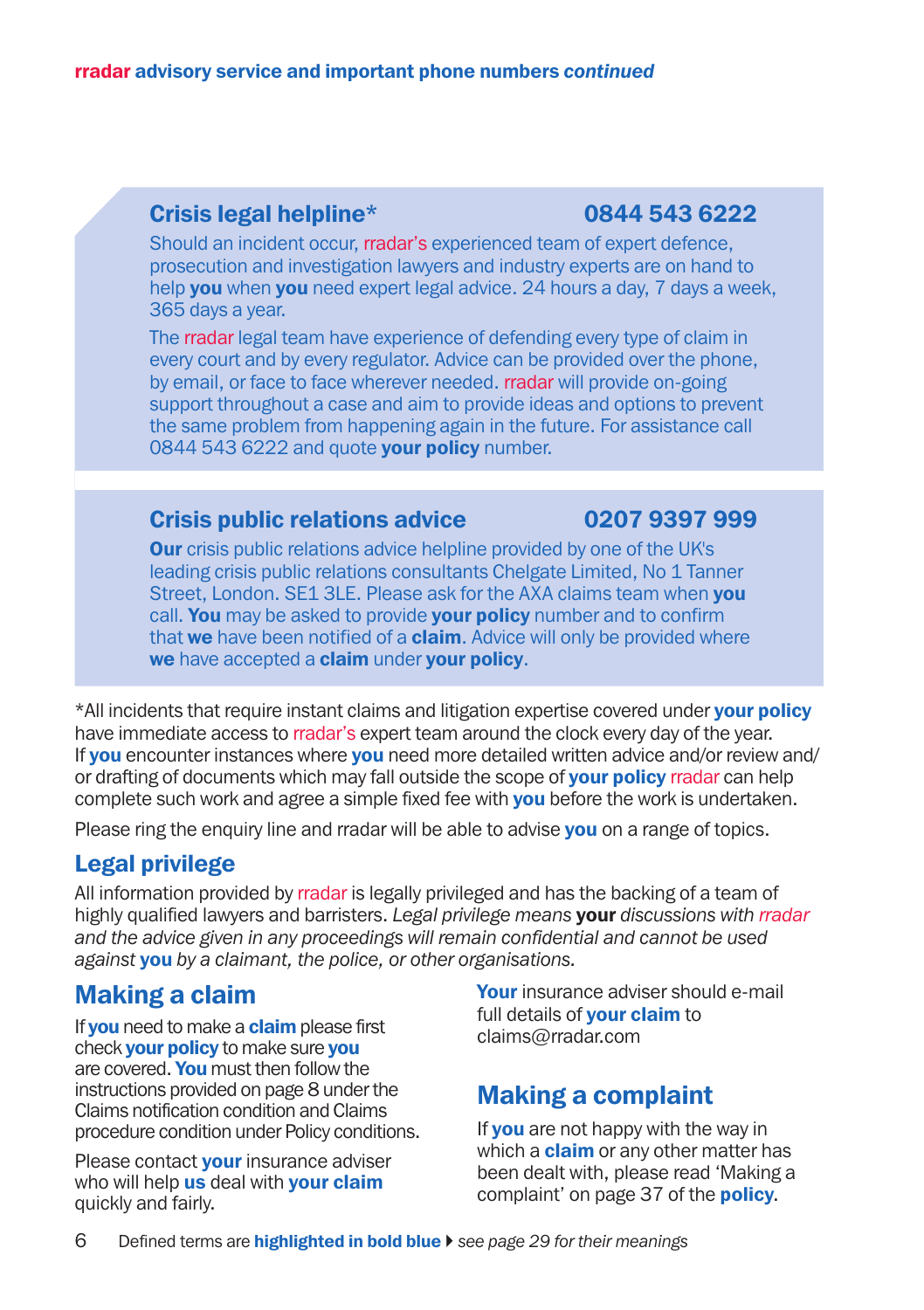# Policy conditions

You must comply with the following conditions to have the full protection of **vour policy.** If you do not comply then we may at our option take one or more of the following actions:

- Cancel the **policy:**
- Declare vour policy void (treating your policy as if it had never existed);
- Change the terms of your policy;
- Refuse to deal with all or part of any claim or reduce the amount of any claim payments.

If you are unsure about any of these conditions or whether you need to notify us about any matter, please contact us.

### Arbitration condition

If we agree to pay your claim and you disagree with the amount to be paid it may be referred to an arbitrator who is jointly appointed. Alternatively, depending on the size of **your** business, you may be able to refer **your** case to the Financial Ombudsman Service (FOS). In either case this will not affect **your** right to take legal action against us over this disagreement.

## Cancellation condition

1 You may cancel your policy within 14 days of receiving **your policy** for the first period of insurance if for any reason **you** are dissatisfied or the **policy** does not meet your requirements.

2 We can cancel the Employment practices liability section and/or the Company legal liability section immediately, if the premium has not been paid.

Cancellation of this **policy** will not affect any **claims** or rights **you** or we may have before the date of cancellation.

We do not have to offer renewal of vour policy; in this case cover will cease on the expiry date.

### Claims conditions

You and/or any *insured* person must reimburse **us** for any **defence costs** paid where it is later determined that there is no cover under this **policy**.

If a **claim** is made which is not completely covered by any section of this **policy**, we will do our best to agree with you or any *insured person* a fair allocation between **loss** (as defined in each section of the **policy**) that is covered and **loss** (as defined within each section of the **policy**) not covered by this **policy**.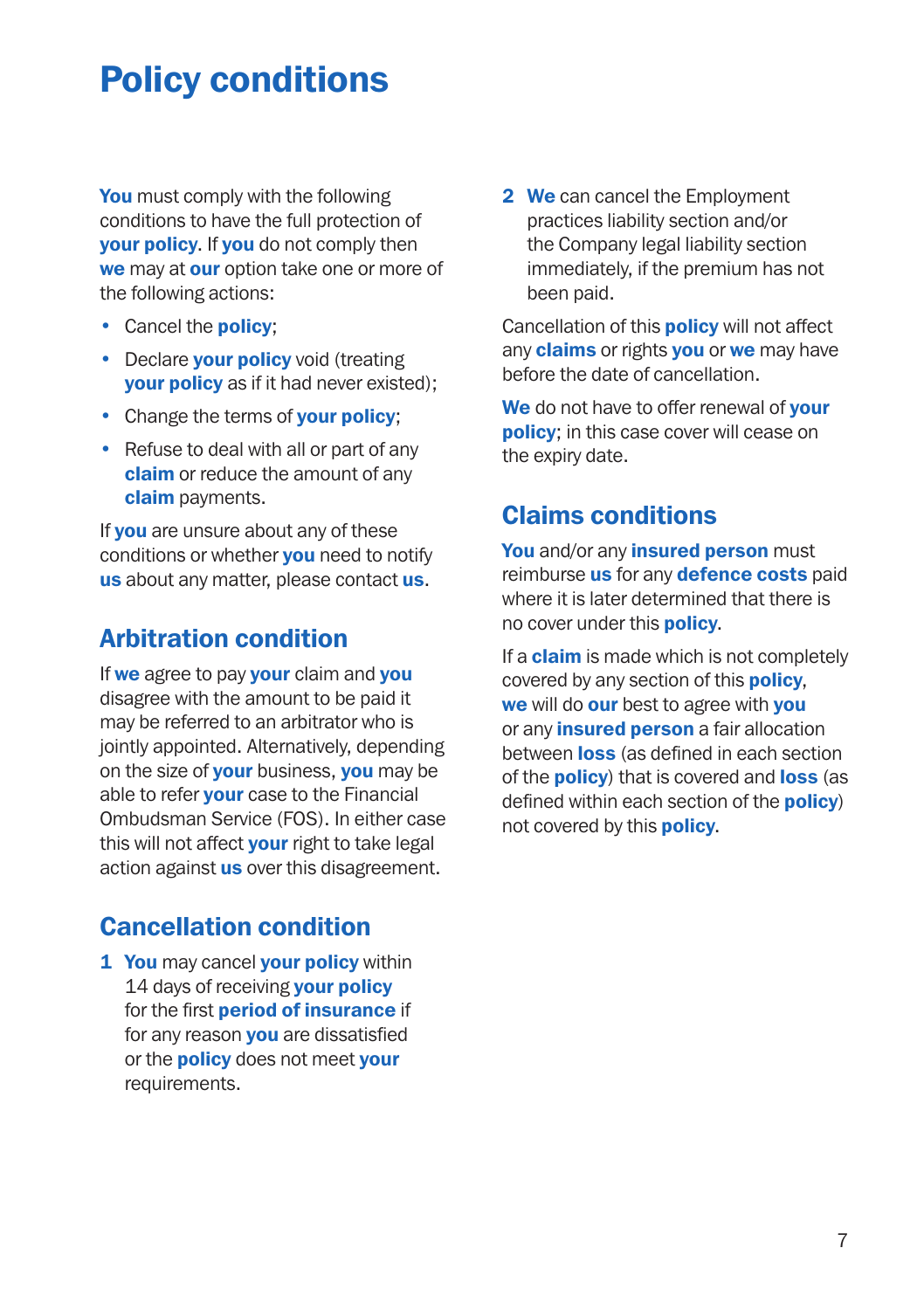### Claims notification condition

You must:

- 1 as soon as possible within the **period** of insurance or at the latest within 45 days after it expires:
	- a give us, and the crisis public relations consultants where appropriate, notice of any **claim** under this **policy**, in accordance with the terms of each section
	- **b** give us, and the **crisis public** relations consultants where appropriate, all the information we request
- 2 immediately
	- a on receipt send us every letter. court order, summons or other legal documents served upon **you**
	- **b** tell us about any **investigation**, prosecution, inquest or fatal accident inquiry or dispute for referral to adjudication or court proceedings in connection with any potential **claim**, in accordance with the terms of each section
	- c unless otherwise agreed by us in writing, notify the police of any fraudulent or criminal activity upon discovery.

If **you** do not comply with this condition we have the right to refuse to pay vour claim.

### Claims procedures condition

1 You must take, or allow others to take, practical steps to minimise any **claim**.

- 2 At your expense you must provide us with
	- a full details in writing and any further information we may reasonably require
	- **b** any assistance to enable us to settle or defend a **claim**
	- c details of any other relevant insurances.
- **3 You** may appoint legal representation with **our** prior written consent. Where we agree to your legal representation, the maximum following hourly rates shall apply:

 Partner - £185 per hour, Associate - £150 per hour, Solicitor - £115 per hour, Paralegal - £90 per hour.

If it is not possible to obtain our consent before incurring **defence costs, we** will agree to this providing **our** agreement is obtained within 14 days.

Where a **claim** is made against **you** and/or more than one **insured person**. unless there is a conflict of interest, the same legal representative should be used.

- 4 You must not accept, negotiate, pay, settle, admit or reject any **claim** without **our** prior written consent.
- **5** We have the right to fully participate in the defence of any **claim** including the negotiation of any settlement. We will also have the right to defend any claim made against vou.

If you do not comply with this condition we have the right to refuse to pay **your claim**.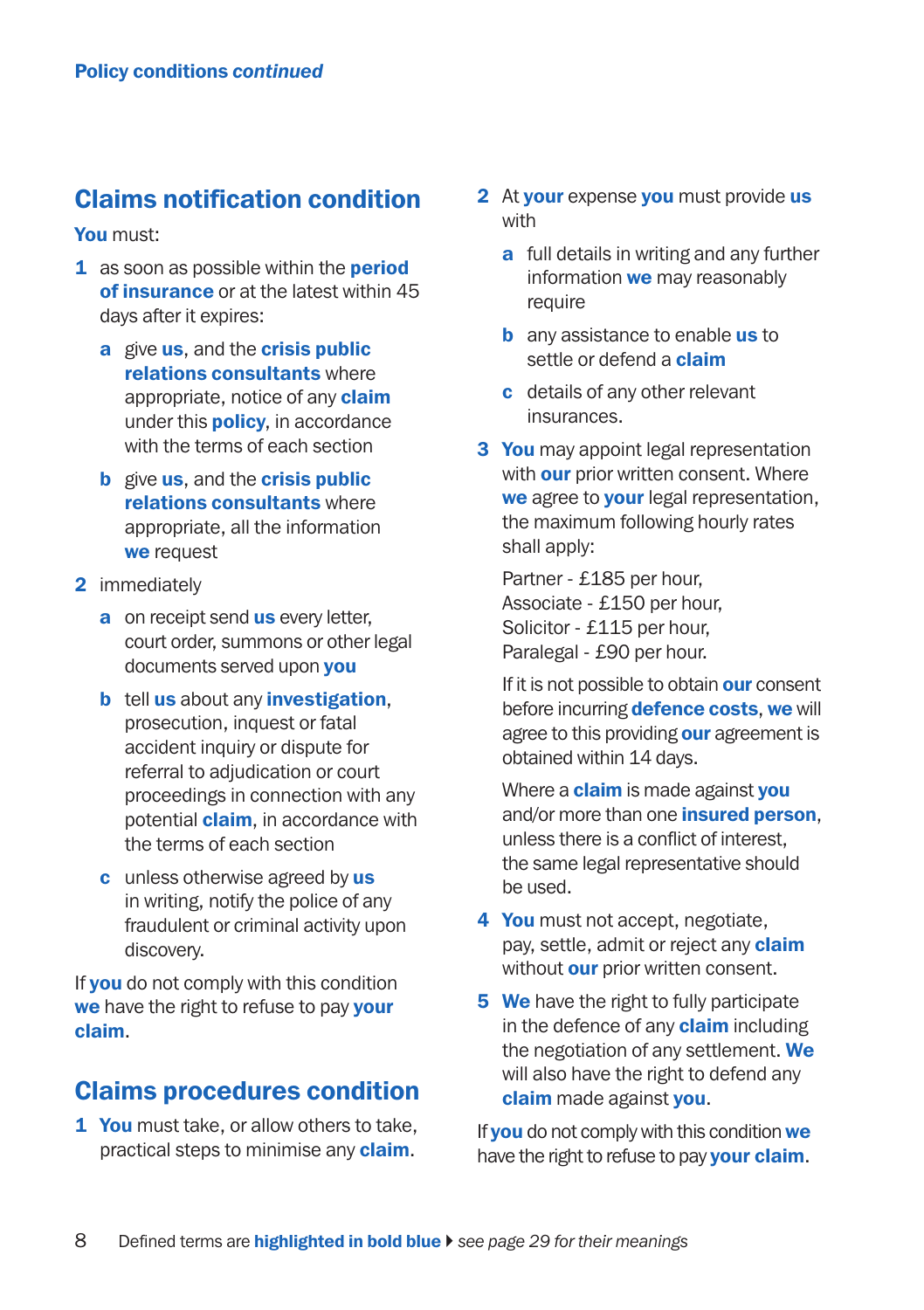### Fraud condition

If you or anyone acting for you:

- 1 knowingly makes a fraudulent or exaggerated **claim** under your policy;
- 2 knowingly makes a false statement in support of a **claim** (whether or not the claim itself is genuine); or
- **3** knowingly submit a false or forged document in support of a **claim** (whether or not the claim itself is genuine),

#### We will:

- a refuse to pay the claim;
- **b** declare the **policy** void from the date of the fraudulent act without any refund of premiums.

We may also inform the police of the circumstances.

### Instalments condition

If **you** fail to pay a premium instalment to us on the due date, this will result in the Employment practices liability and Company legal liability sections being cancelled from the date the missed instalment was due. You will not be entitled to any return of premium where this happens.

If a **claim** has been made or there has been any **circumstance** during the current **period of insurance** the annual premium remains due in full.

### Law applicable to this policy

You and we can choose the law which applies to this **policy. We** propose that the Law of England and Wales apply. Unless we and you agree otherwise, the Law of England and Wales will apply to this **policy.** 

### Misrepresentation and non disclosure condition

If **vou** fail to disclose information relevant to your policy or you make an incorrect statement to **us** and we establish that this is either a deliberate or reckless breach of law, we will make the **policy** void and refuse to pay all **claims. We** will not return **any** of the premiums paid to us.

If you fail to disclose information relevant to **your policy** or **you** make an incorrect statement to **us** that is neither deliberate nor reckless, we will:

- Declare the **policy** as void (treat your **policy** as if it had never existed) and refuse to pay all **claims** but will return the premiums paid where we would not have entered into the **policy** on any terms:
- Proportionately reduce any **claim** payment if **we** would have charged a higher premium;
- Apply different terms to the **policy** from the date of the breach if we would have agreed to the **policy** on those terms.

If **you** are in any doubt as to whether any information is relevant to **our** assessment of **your** risk, you should disclose this information to us.

## Notification of potential claims

You may give us notice of any circumstance which might reasonably be expected to lead to a **claim** under this **policy** giving reasons for the expectation and including full details of the people and dates involved.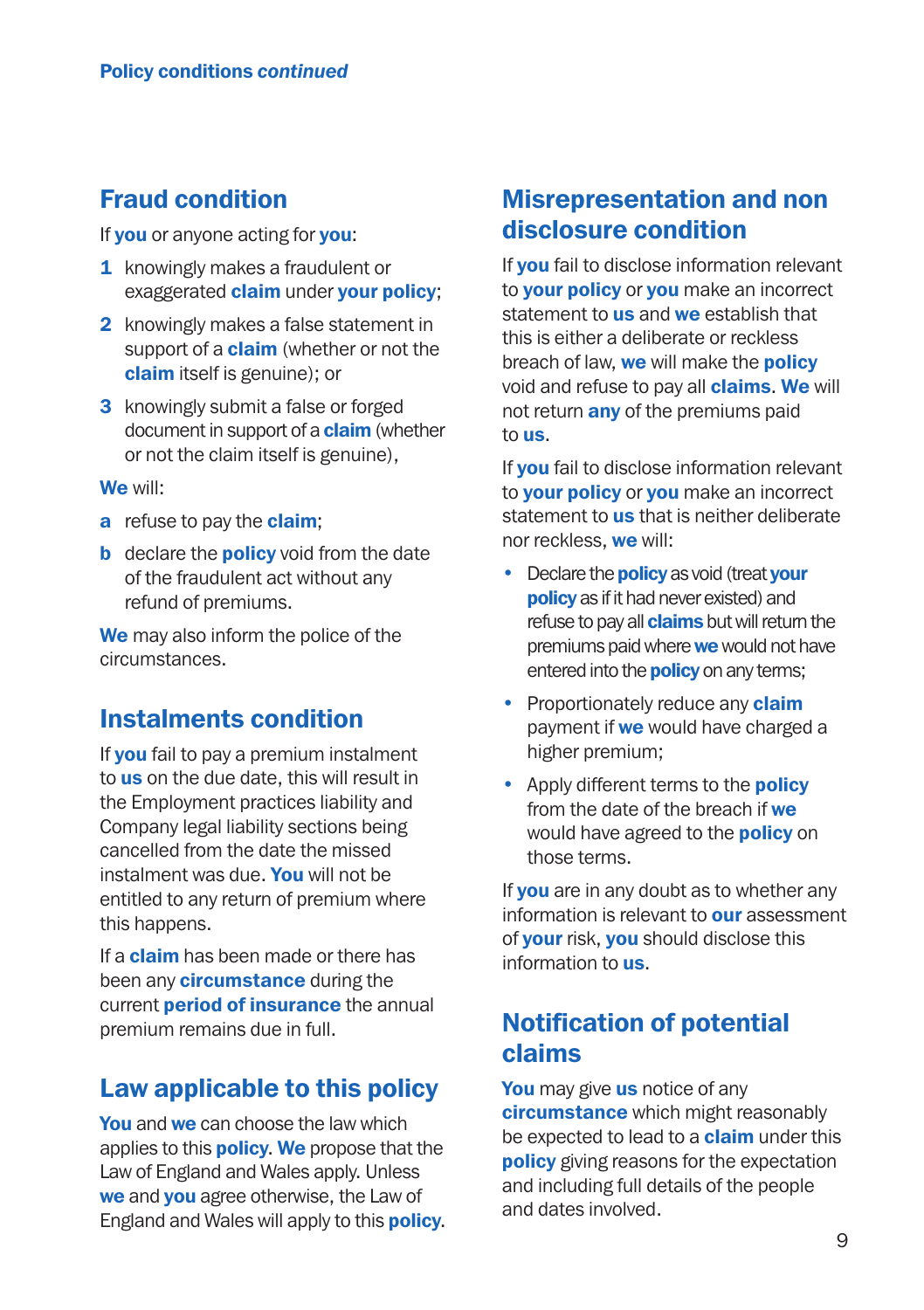Where we accept the **circumstance** any future **claim** arising from this circumstance shall be deemed to have been made in the **period of insurance** in which the **circumstance** was first notified.

### Subrogation (our rights) condition

We will be entitled to undertake in your name or on your behalf steps to enforce rights against any other party before or after payment is made by us.

### Third party rights condition

The rights of this contract will not be enforceable by any party other than you or us because of the Contract (Rights of Third Parties) Act 1999.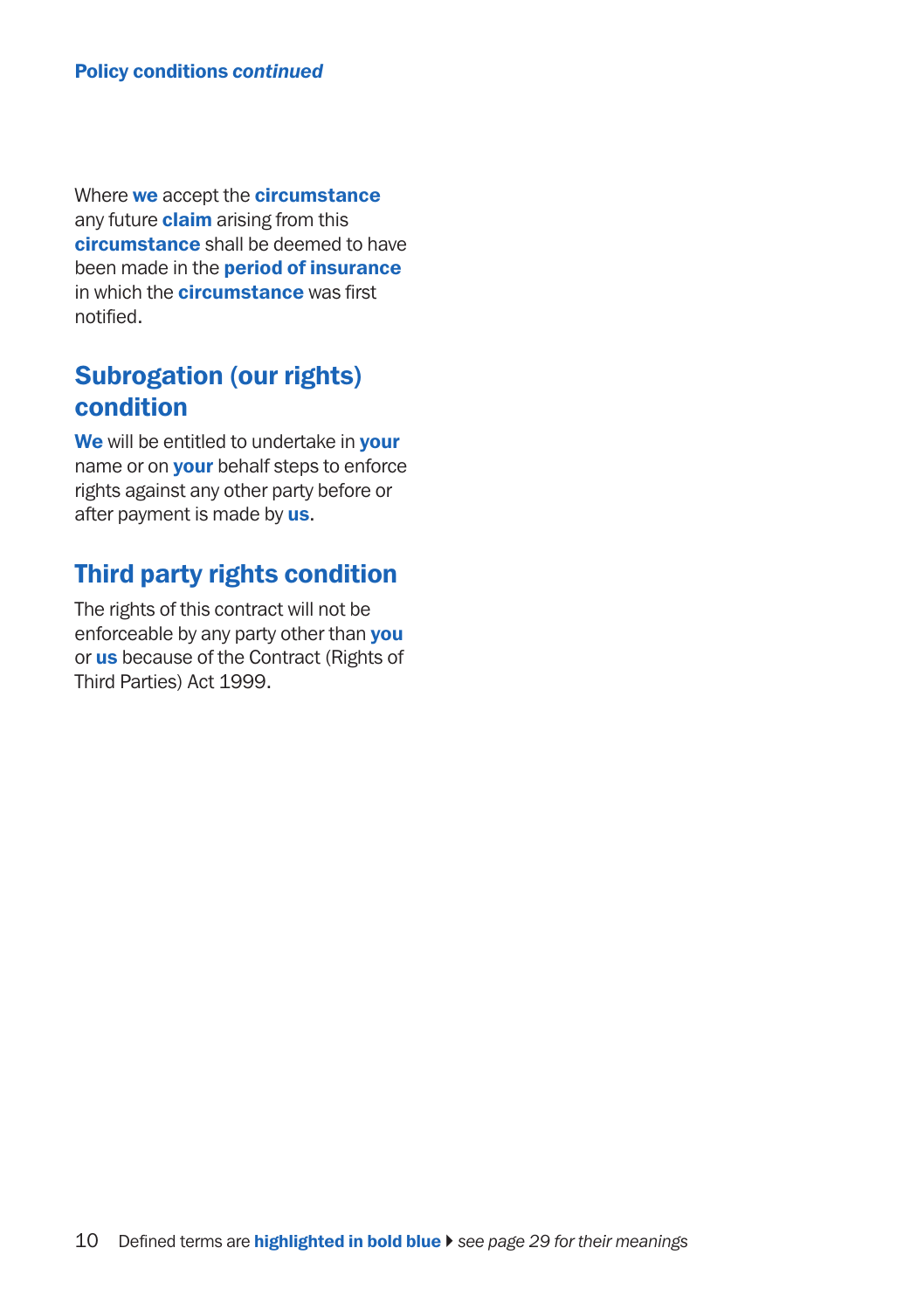# **Policy exclusions**

Your policy is subject to exclusions and these tell **you** what is not covered.

The **policy** exclusions are set out below and apply to **your policy** as a whole. There are also specific exclusions under each section of cover under the heading 'What is not covered'.

### Bodily injury or property damage exclusion

We will not cover any **claim** or loss (as defined in each section of the **policy**):

- **1** for psychological or emotional distress other than an **employment practice** claim
- 2 for sickness, disease, bodily injury or death other than a safety legislation claim or manslaughter claim
- 3 for the loss, damage or destruction of any tangible property including **loss** of use of that property.

### Breach of professional duty exclusion

We will not cover any **claim, loss** (as defined in each section of the **policy**) or *investigation* caused by a breach of or failure to provide professional duties or services.

This exclusion shall only apply to **your** advice and/or services directly provided for a fee.

This exclusion will not apply to a **claim** for any actual or alleged failure to supervise the performance of any professional services.

## Defined benefit pension schemes exclusion

We will not cover any **claim, loss** (as defined in each section of the **policy**) or investigation caused by:

- 1 an insured person's operation or administration of any defined benefit pension scheme
- 2 an insured person's breach of any legislation or regulation relating to any defined benefit pension scheme.

### Excess exclusion

We will not pay the excess detailed in **vour policy** schedule (under each section of cover). The **excess** shall only be payable at the conclusion of any **claim** and/or investigation.

### Prior claims, investigations and circumstances exclusion

We will not cover any loss (as defined in each section of the **policy**) or **investigation** caused by any **claim. investigation or circumstance which** you were aware of before the start of the period of insurance.

### Prior litigation exclusion

We will not cover any claim, loss (as defined in each section of the **policy**) or **investigation** caused by any previous or known litigation or proceedings (including allegations from the same or essentially the same facts) involving an insured person, you or an outside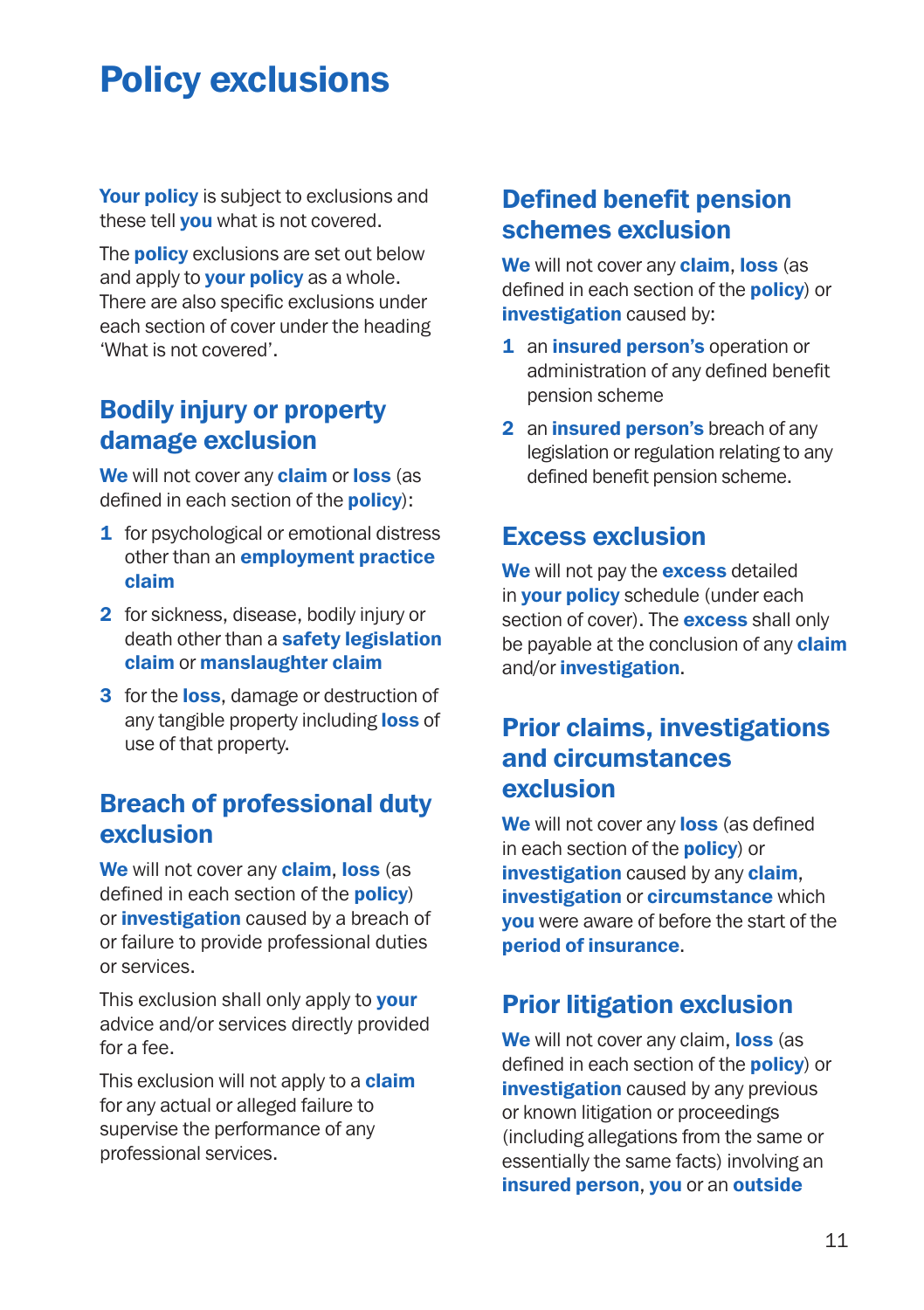company started before the date of your first purchase of Directors and Officers Liability insurance.

### Share offerings exclusion

We will not cover any loss (as defined in each section of the policy) or investigation caused by any claim for a wrongful act relating to any actual public offering of **your** share capital unless:

- 1 we have given our prior written agreement; and
- 2 you have paid any additional premium and accepted any amendments we may need to make to the terms and conditions of this policy.

### Takeovers and mergers exclusion

We will not cover any loss (as defined in each section of the **policy**) or investigation caused by any claim for a wrongful act after you:

- 1 merge or consolidate with another company; or
- 2 any party acquires more than 50% of your issued share capital.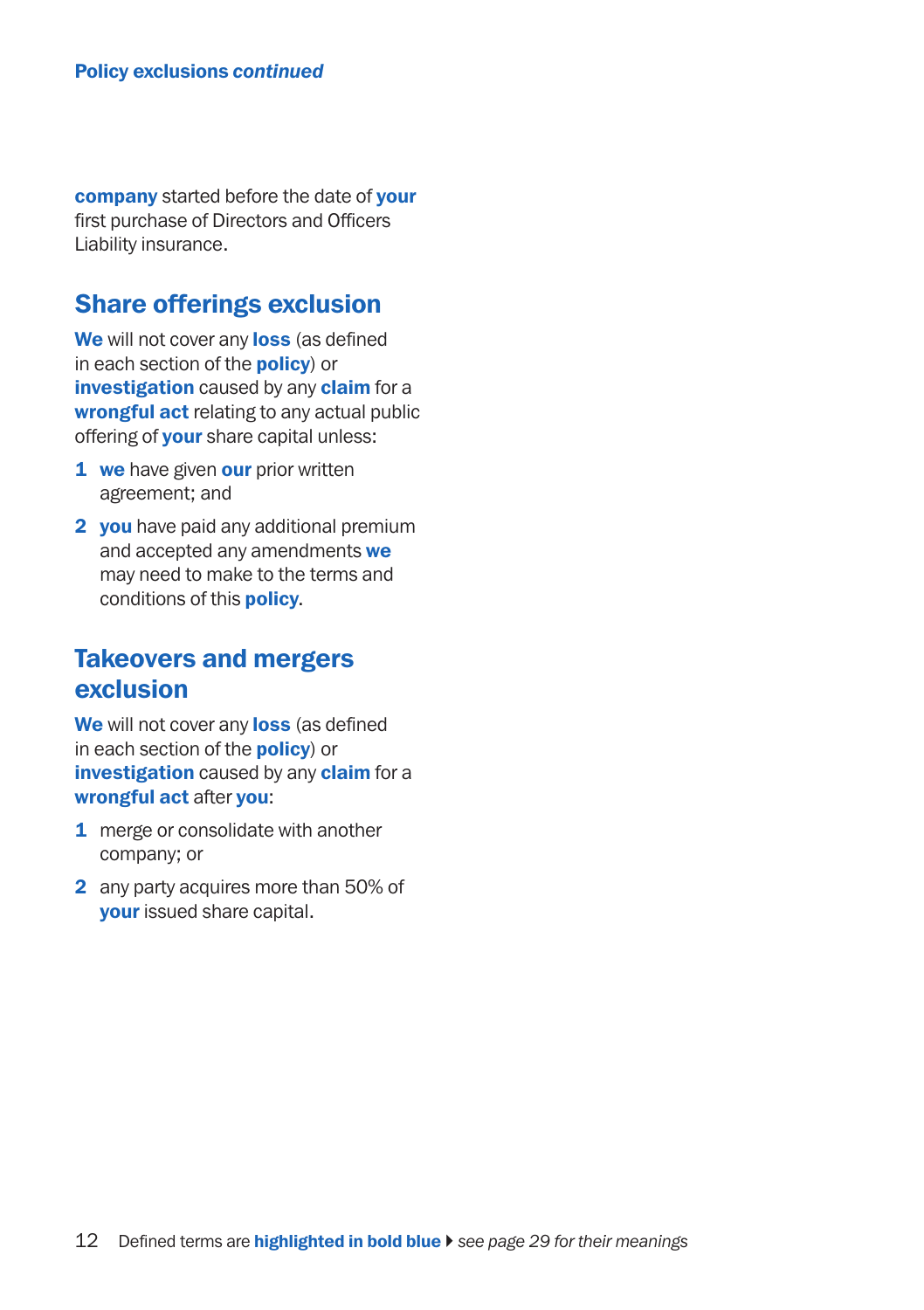# **Policy extensions**

### Extended claims notification period cover

Your schedule will show if you have this cover.

If we or you refuse to renew the policy for any reason other than nonpayment of premium or insolvency, **you** may purchase an extended claims notification period of 12 months upon payment of 50% of the full **policy** annual premium.

This extended notification period is only available if:

- **1** we receive **your** written notice of purchase within 30 days following the end of the **period of insurance**; and
- 2 the **policy** is not replaced by any other policy; and
- 3 at the end of the **period of insurance, you** have not merged with another company, nor has any party acquired 50% or more of **your** issued share capital.

If we offer renewal terms, conditions, **limits of liability** or premiums that are different from those of the expiring **policy**. this does not mean a refusal to renew.

#### Condition of the cover

Where **you** have taken this cover, the policy Claims notification condition on page 8 is deleted and replaced with the following:

#### You must:

- 1 as soon as possible within the extended notification period
	- a give us notice of any claim under this **policy**, in accordance with the terms of each section
	- **b** give **us** all the information we request
- 2 immediately
	- a on receipt send us every letter, court order, summons or other legal documents served upon **you**
	- **b** tell us about any **investigation**, prosecution, inquest or fatal accident inquiry or dispute for referral to adjudication or court proceedings in connection with any potential **claim**, in accordance with the terms of each section
	- c notify the police of any fraudulent or criminal activity upon discovery.

If you do not comply with this condition we have the right to refuse to pay your claim. We will not refund any premium to **you** if **you** cancel the extended notification period before it ends.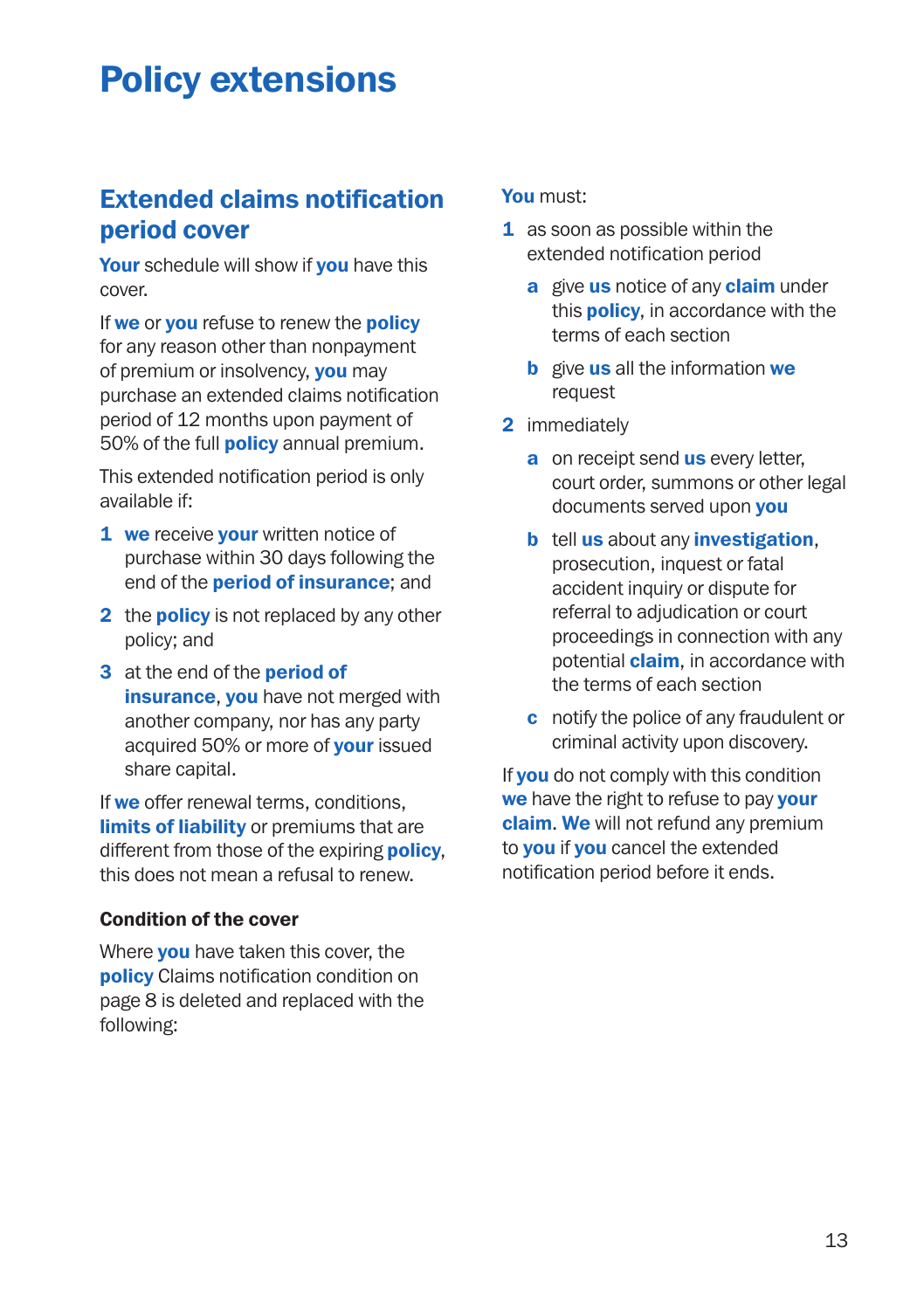# Directors' and officers' liability section

#### Contents of this section

| Meanings of defined terms                             | 14 |
|-------------------------------------------------------|----|
| Limit of cover                                        | 14 |
| What is covered                                       | 15 |
| Optional cover-<br>Takeovers and<br>mergers extension | 17 |
| What is not covered                                   | 17 |
| Section conditions                                    | 18 |

Your schedule will show if this section is covered.

### Meanings of defined terms

You can find the meanings for words in bold blue on page 29. There are some words that may only appear in this section or are defined differently. You can find the meanings to the defined terms for this section on page 33.

### Limit of cover

The most we will pay for any one claim including defence costs and/ or investigation costs is the limit of liability.

Each **claim** will be treated as being made when we receive written notice of the **claim. Investigation costs** will be treated as being made when attendance of an **insured person** is notified as being required.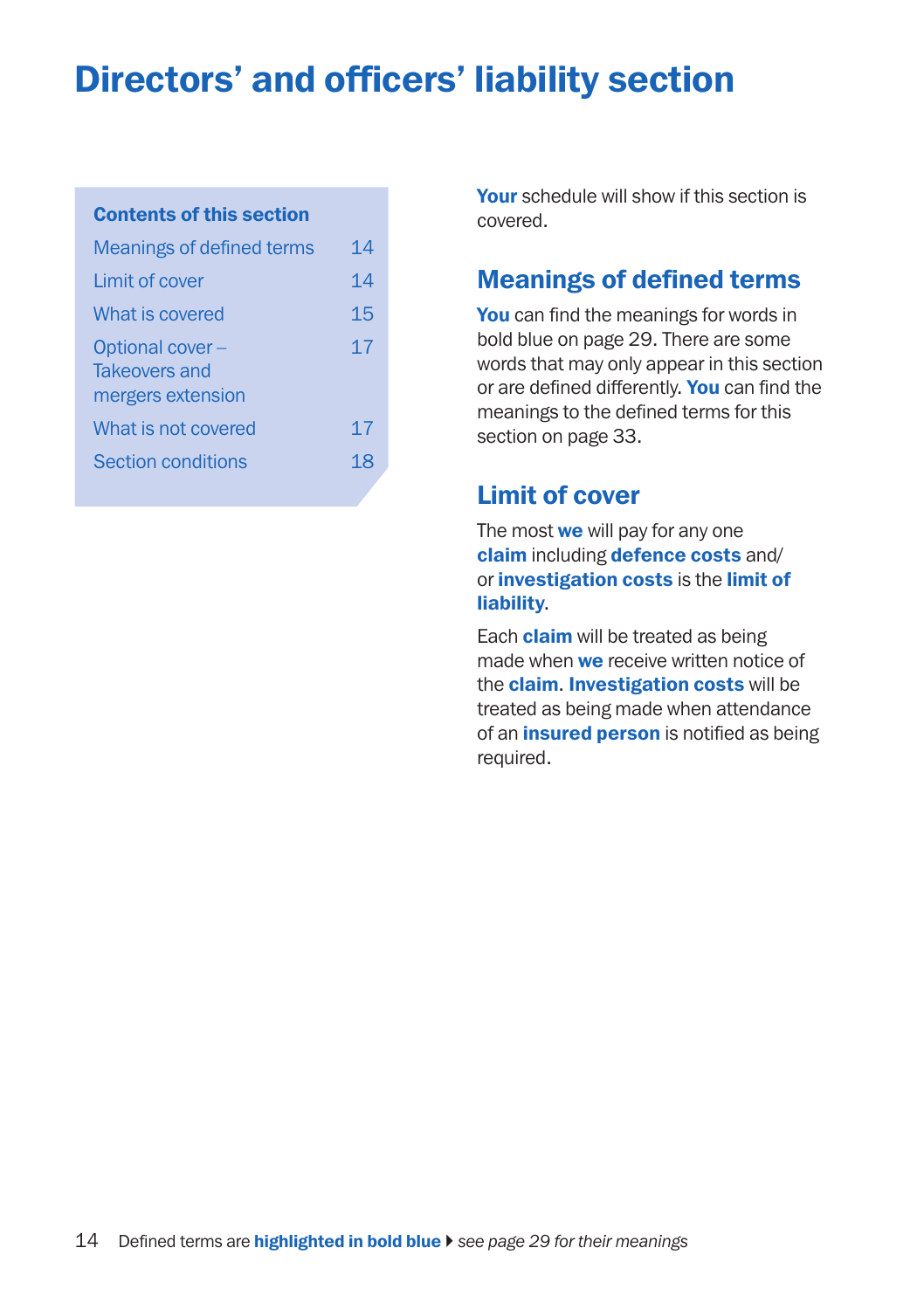### What is covered

#### Additional limit for non-indemnifiable loss cover

Where the **limit of liability** has been exhausted, the **limit of liability** shall be increased by £100,000 per claim and/or investigation for each insured person provided that such limit shall be excess of:

- 1 any other available insurance
- 2 any other available indemnification.

#### Bail costs cover

We will pay on behalf of any *insured* **person bail costs caused by a claim for** a wrongful act.

#### Circumstance investigation costs cover

We will pay the costs of rradar legal in the **investigation** of any **circumstance** reported to us during the **period of insurance** including the steps that might be appropriate to avert or reduce the potential of a claim.

The most we will pay for all circumstance investigation claims in any one **period of insurance** is £25,000.

#### Claims against an insured person cover

We will pay the loss incurred by any **insured person** caused by a **claim** for a wrongful act.

#### Company reimbursement cover

We will pay for the loss which you are legally allowed to pay on behalf of an insured person caused by a claim for a wrongful act.

#### Compensation for court attendance cover

We will pay you at the rate of £250 per day for each *insured* person and any accompanying husband, wife, civil or unmarried partner provided such insured person's attendance is needed in court in connection with any **claim** or investigation.

#### Crisis public relations costs cover

We will pay crisis public relations costs for any *insured* person caused by a claim for a wrongful act.

#### Deprivation of assets cover

We shall pay the loss of any insured person for deprivation of asset expenses.

The most we will pay under this cover is £100,000 for any one **claim**. This is also the most we will pay for all deprivation of asset claims in any one period of insurance.

#### Employment practice claims cover

We will pay for the loss caused by an employment practice claim during the **period of insurance** brought by a current, former or potential **employed person.** This cover does not apply if the insured person is covered under the Employment practices liability section of this policy.

#### Extradition proceedings cover

We will pay, for any *insured* person. the **loss** caused by any **extradition** proceedings against any insured person during the period of insurance caused by a **claim** for any **wrongful act**.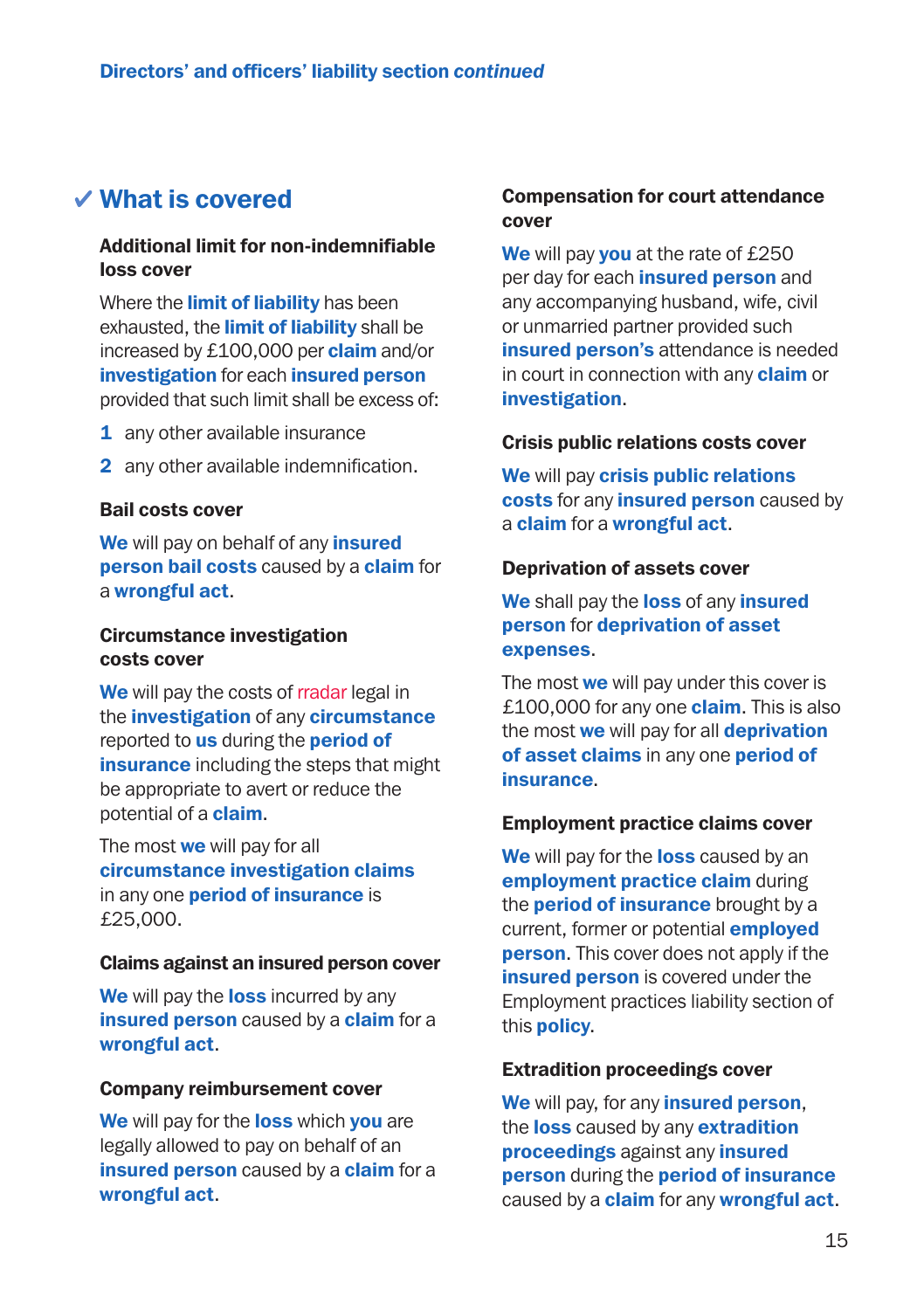#### Investigation costs cover

We will pay the **investigation costs** caused by an *investigation* first notified as being required during the **period of** insurance.

#### Management buy-out cover

If during the **period of insurance** members of **your** existing management team conduct a management buy-out, we agree to provide cover to the same level and terms as this **policy** for the new company for a period of 30 days from the buy-out date for any **wrongful act** carried out by any *insured person* within this 30 day period.

#### Manslaughter claims cover

We will pay for the **defence costs** which you are legally allowed to pay on behalf of an *insured* person caused by a manslaughter claim against an insured person for a wrongful act.

#### Outside company cover

We will pay for the loss incurred by any insured person for any wrongful act within the **policy territories** carried out in their role as a director, trustee or officer of an outside company.

Provided that the insured person acts in that role at your written request and the **claim** does not arise from a **wrongful** act carried out after the insured person stopped acting in this role.

We will only pay after any cover provided by the **outside company** to its directors or officers and any other insurance available to its directors and officers has been used.

#### Pension or employee benefit schemes cover

We will pay for the loss caused by a claim for a wrongful act in connection with an *insured person's* operation or administration of any of **your** pension schemes (other than a defined benefit scheme), employee benefit schemes or trust funds.

#### Personal charity or Not for profit association cover

We will pay for the **loss** incurred by any insured person for any wrongful act within the **policy territories** carried out in their role in a personal capacity as a director or officer of a charity or any not for profit organisation.

#### Pollution claims cover

We will pay for the loss arising from **pollution** caused by a **claim** for any wrongful act.

#### Retired insured person cover

In the event that this **policy** is not renewed or replaced with a similar policy, cover will continue for any *insured* **person** who voluntarily stops being an insured person before the date of non-renewal for reasons other than:

- 1 disqualification from holding such a position; or
- 2 a take-over or merger.

Cover will continue for an unlimited period from the date of non renewal (the 'run-off period'), provided that:

a cover will only apply to **claims** caused by any **wrongful act** carried out or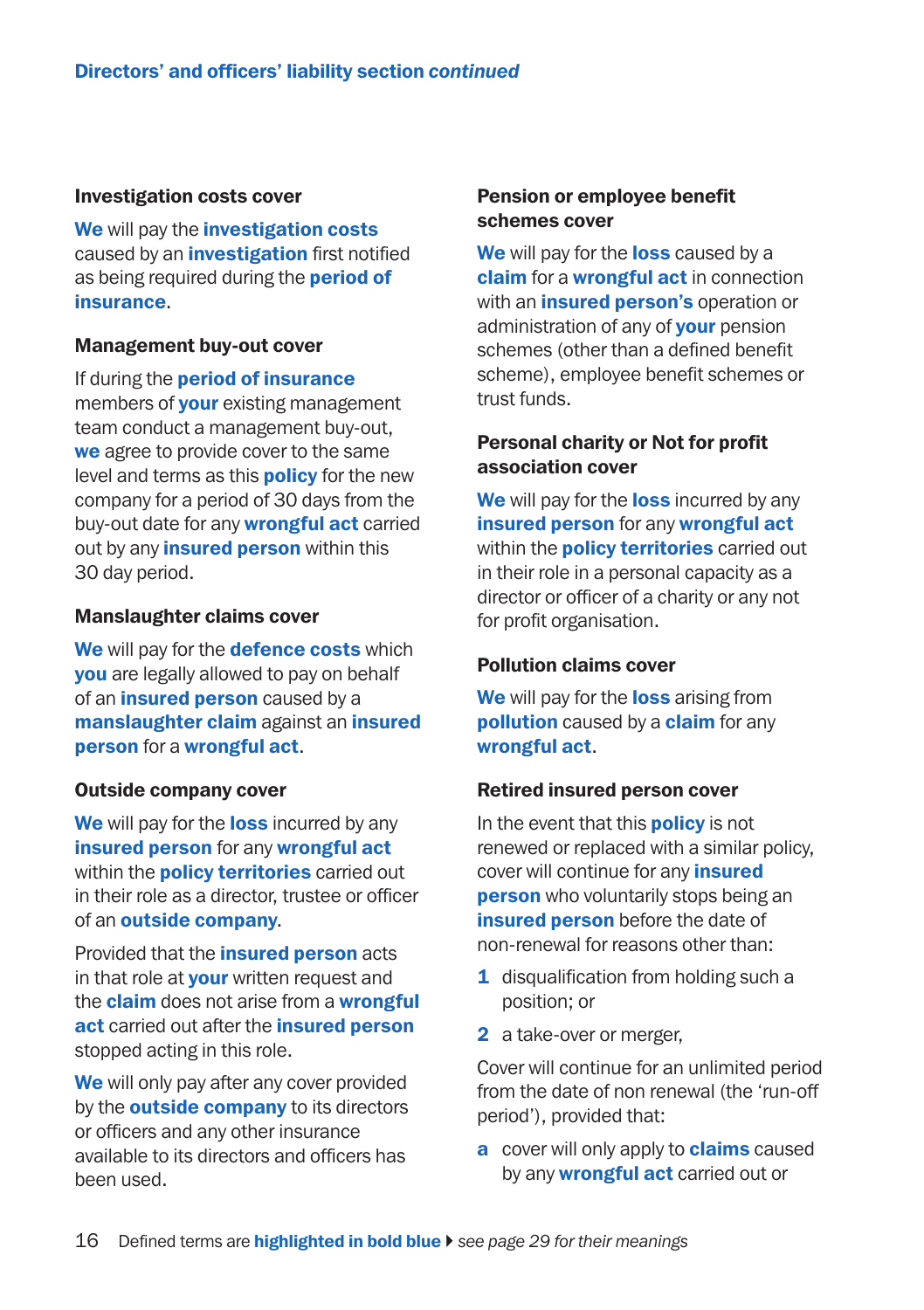alleged before the date of retirement of the insured person

- **b** the run-off period will run at the same time as any extended notification period
- c no similar insurance is in place elsewhere.

#### Safety legislation claims cover

We will pay for the loss which you are legally allowed to pay on behalf of an insured person caused by a safety legislation claim (or similar legislation in any other jurisdiction) against an *insured* person for a wrongful act.

#### Tax cover

If **vou** become insolvent, this section will extend to pay for any **claim** against an insured person alleging a wrongful act relating to **your** unpaid tax liability within the policy territories.

### Optional section extension of cover

#### Takeovers and mergers extension of cover

Your policy schedule will show if you have this cover.

#### If during the **period of insurance you:**

- 1 merge with another company, or
- 2 any party acquires more than 50% of your issued share capital,

you may on payment of an additional premium, of 200% of the annual **policy** premium, request that this section continue in force for a period of 72 months from the expiry date of the current period of insurance.

This extension only applies to **claims** caused by any **wrongful act** carried out or alleged before the date of the takeover or merger.

### What is not covered

#### Deliberate or dishonest acts exclusion

We will not cover any claim, loss or investigation caused by:

- 1 a dishonest or fraudulent act or omission or any intentional breach of any statute or regulation carried out by any insured person
- 2 an act by any *insured* person intended to obtain or which does obtain a personal profit or advantage which was not legally theirs
- 3 an act intended to obtain or which does obtain a profit for any company other than **you** where an *insured* **person** is a director, officer or employee of that company.

This exclusion will only apply after a court ruling or an admission by an *insured* **person** that such an act did take place.

#### Related party claims in the United States of America exclusion

We will not cover any claim, loss or investigation caused by any claim brought by **you**, an **outside company** or an insured person within or subject to the laws of the United States of America.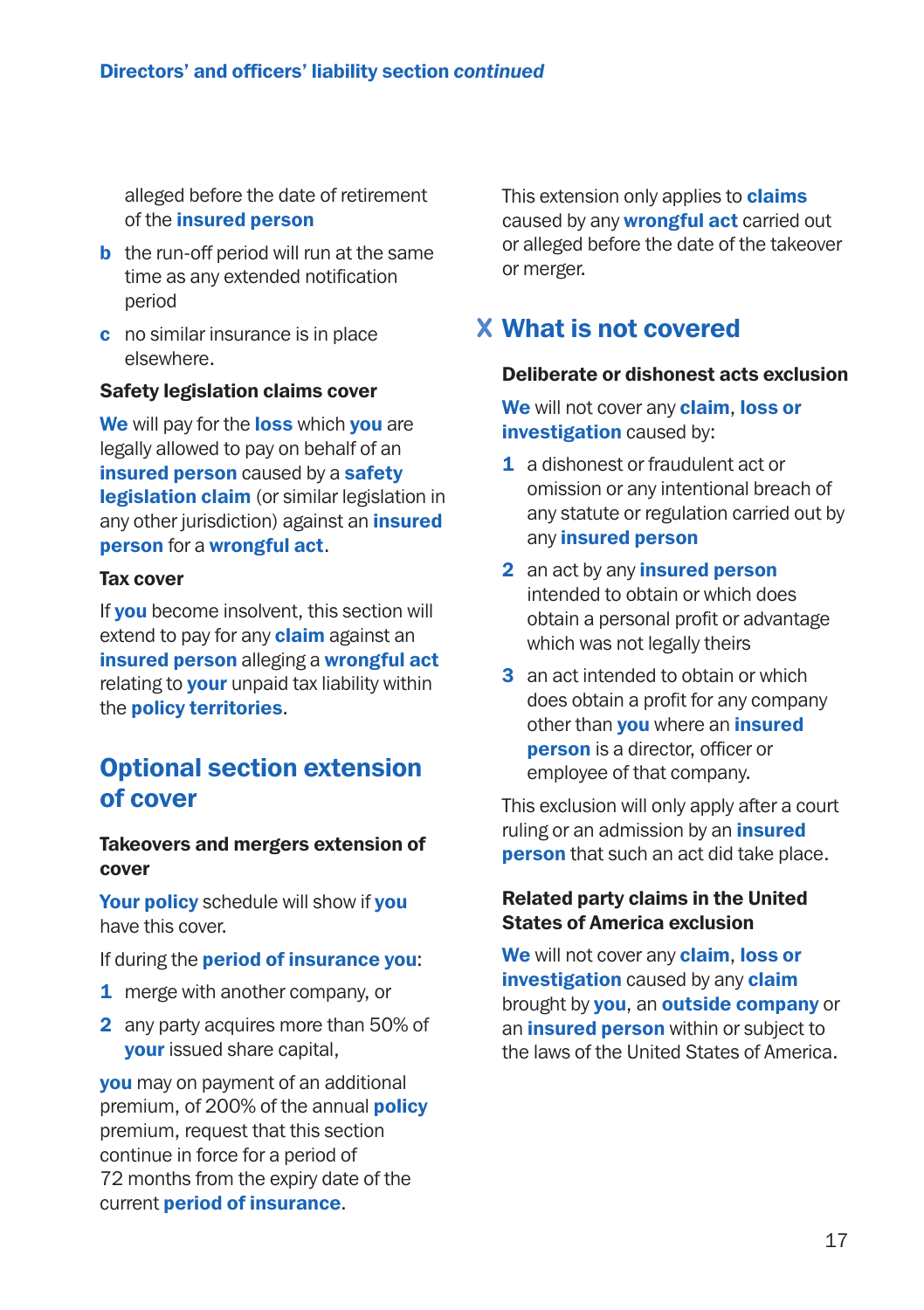This exclusion will not apply to:

#### 1 defence costs

- 2 any shareholder derivative proceedings in **your** name without **your** or any insured person's solicitation. assistance or participation
- 3 any claim brought by your liquidator, receiver or administrative receiver or similar body
- 4 any employment practices claim
- 5 any **claim** made by a previously insured person of yours
- **6** any **claim** seeking a contribution or indemnity if that **claim** would be covered by this section if made against an insured person.

#### Specific United States of America legislation exclusion

We will not cover any claim, loss or **investigation** caused by the following legislation in the United States of America:

- 1 any breach of the Racketeer Influenced and Corrupt Organizations Act 18 USC Sections 1961 et seq., any amendments to this Act or any rules or regulations made under it
- 2 any breach of the Securities Act of 1933 or the Securities Exchange Act of 1934, both as amended, the rules or regulations of the Securities Exchange Commission under either or both Acts, similar securities laws or regulations of any state, or any laws of any state relating to any transaction caused by, involving or relating to the sale of securities

**3** any breach of the Employment Retirement Income Security Act of 1974 as amended, or any rules or regulations made under it, or similar provisions of any federal, state or local law.

### Section conditions

The Policy conditions all apply equally to each *insured person* and to **you** other than:

#### Material misrepresentation condition

The **policy** condition, Misrepresentation and non disclosure condition on page 9 will only apply under this section to an insured person who had knowledge of a misstatement or omission before the period of insurance that could affect the terms and/or conditions of this **policy**.

In these circumstances we waive our right to cancel the **policy** on the grounds of non-disclosure, misrepresentation or fraud.

#### Severability condition

All information which any *insured* **person** provided before we agreed to insure **you** will be considered as a separate application for each *insured* person.

The knowledge of or any statement made by any *insured* person will not be applied to any other *insured* person for the purposes of deciding whether cover is available for any **claim**.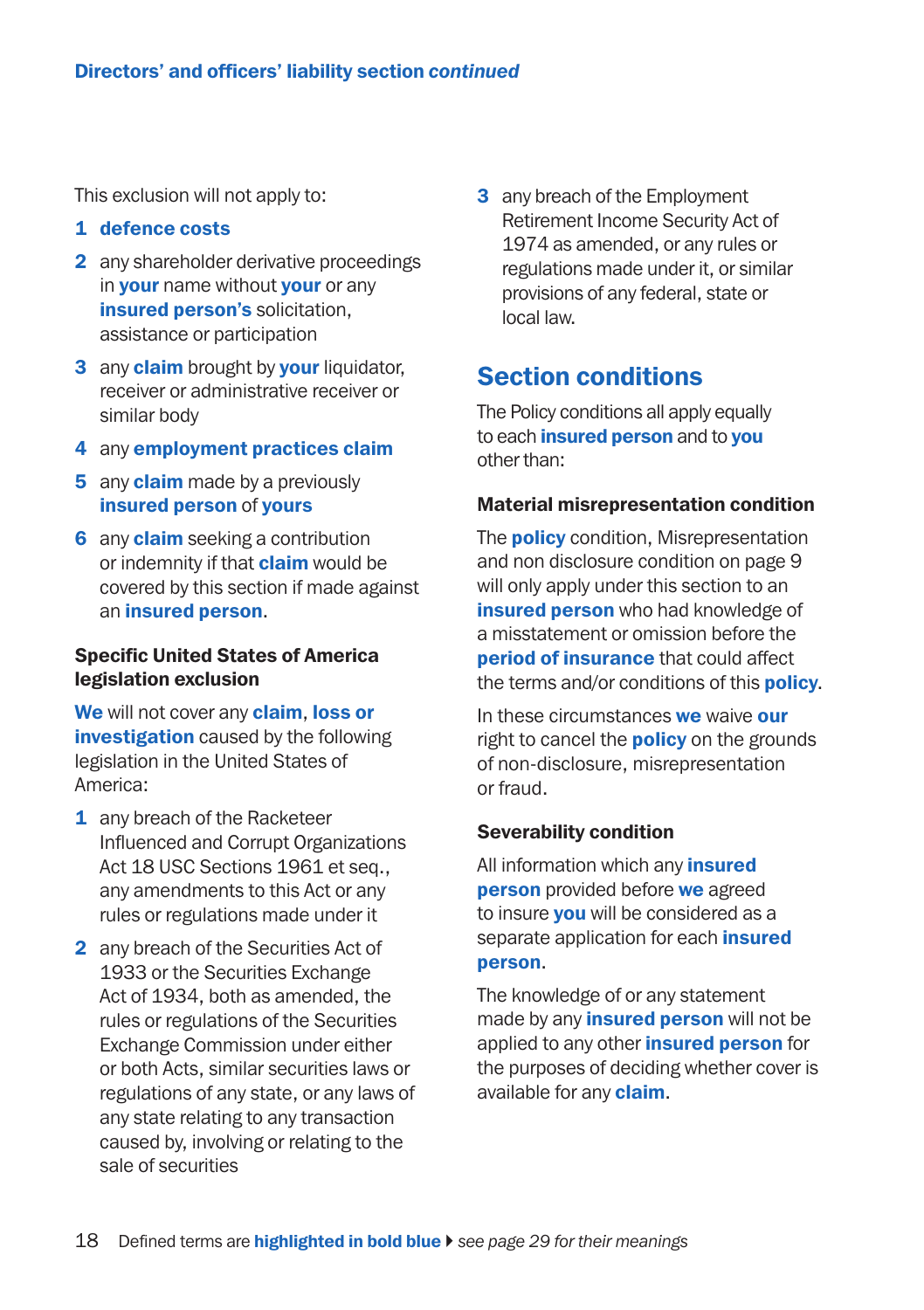# Employment practices liability section

### Contents of this section

| Meanings of defined terms | 19 |
|---------------------------|----|
| Limit of cover            | 19 |
| What is covered           | 20 |
| What is not covered       | 21 |
| Section conditions        | 22 |

Your schedule will show if this section is covered.

### Meanings of defined terms

You can find the meanings for words in bold blue on page 29. There are some words that may only appear in this section or are defined differently. You can find the meanings to the defined terms for this section on page 34.

### Limit of cover

The most we will pay for any one claim including defence costs and/ or investigation costs is the limit of liability.

Each **claim** will be treated as being made when **we** receive written notice of the **claim. Investigation costs** will be treated as being made when **your** or an **insured person's attendance is notified** as being required.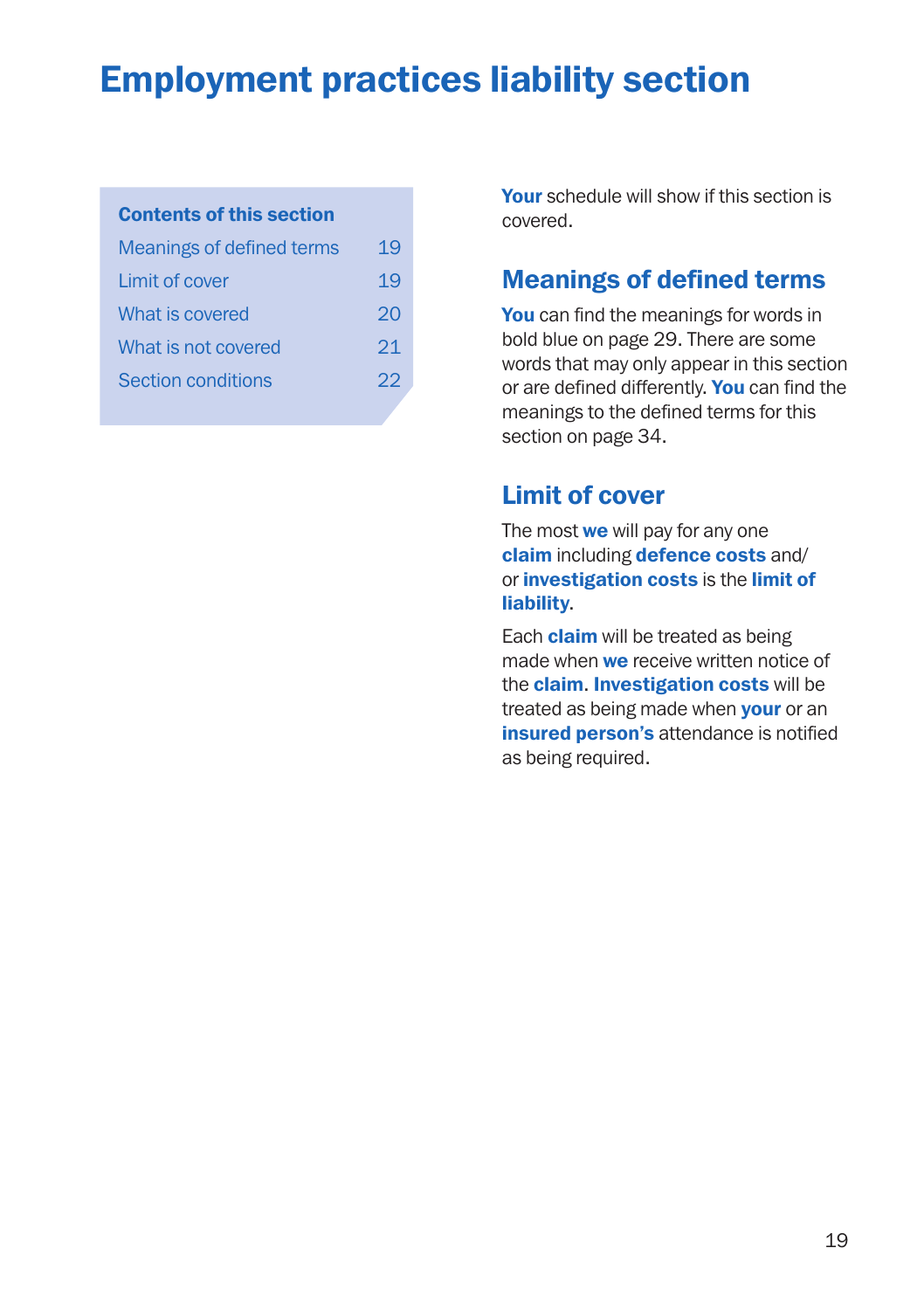### What is covered

#### Claims by employees cover

We will pay for **your** or any *insured* person's loss caused by a claim by an **employed person** alleging an employment practice wrongful act.

The **excess** will not apply to any **claim** brought only against an *insured* person.

#### Claims by others cover

We will pay for **your** or any *insured* person's loss caused by a claim by anyone other than an **employed person** alleging an **employment practice** wrongful act.

#### Compensation for court attendance cover

We will pay vou at the rate of £250 per day for each *insured* person and any accompanying husband, wife, civil or unmarried partner provided such insured person's attendance is needed in court in connection with any **claim** or investigation.

#### Elect to defend cover

Where it is assessed by us and your legal representation that the **claim** has a greater than 60% prospect of a successful defence, you shall have the right to decide whether to defend the claim or agree a settlement.

#### Investigation costs cover

We will pay for your or any insured person's investigation costs caused by an *investigation* first notified as being required during the **period of insurance**.

The **excess** will not apply to any **investigation** that only involves an insured person.

#### Management buy-out cover

If during the **period of insurance** members of **your** existing management team conduct a management buy-out, we agree to provide cover for the new company at the same level and terms of this **policy** for a period of 30 days from the buy-out date for any **employment** practice wrongful act carried out by any **insured person** within this 30 day period.

#### Outside company cover

We will pay for the loss incurred by any insured person for any employment practice wrongful act carried out by an *insured person* in their role as an **employed person** of an **outside** company.

Provided that the **insured person** acts in that role at **your** written request and the **claim** does not arise from a wrongful act carried out after the insured person stopped acting in this role.

We will only pay after any cover provided by the **outside company** to its directors or officers and any other insurance available to its directors and officers has been used.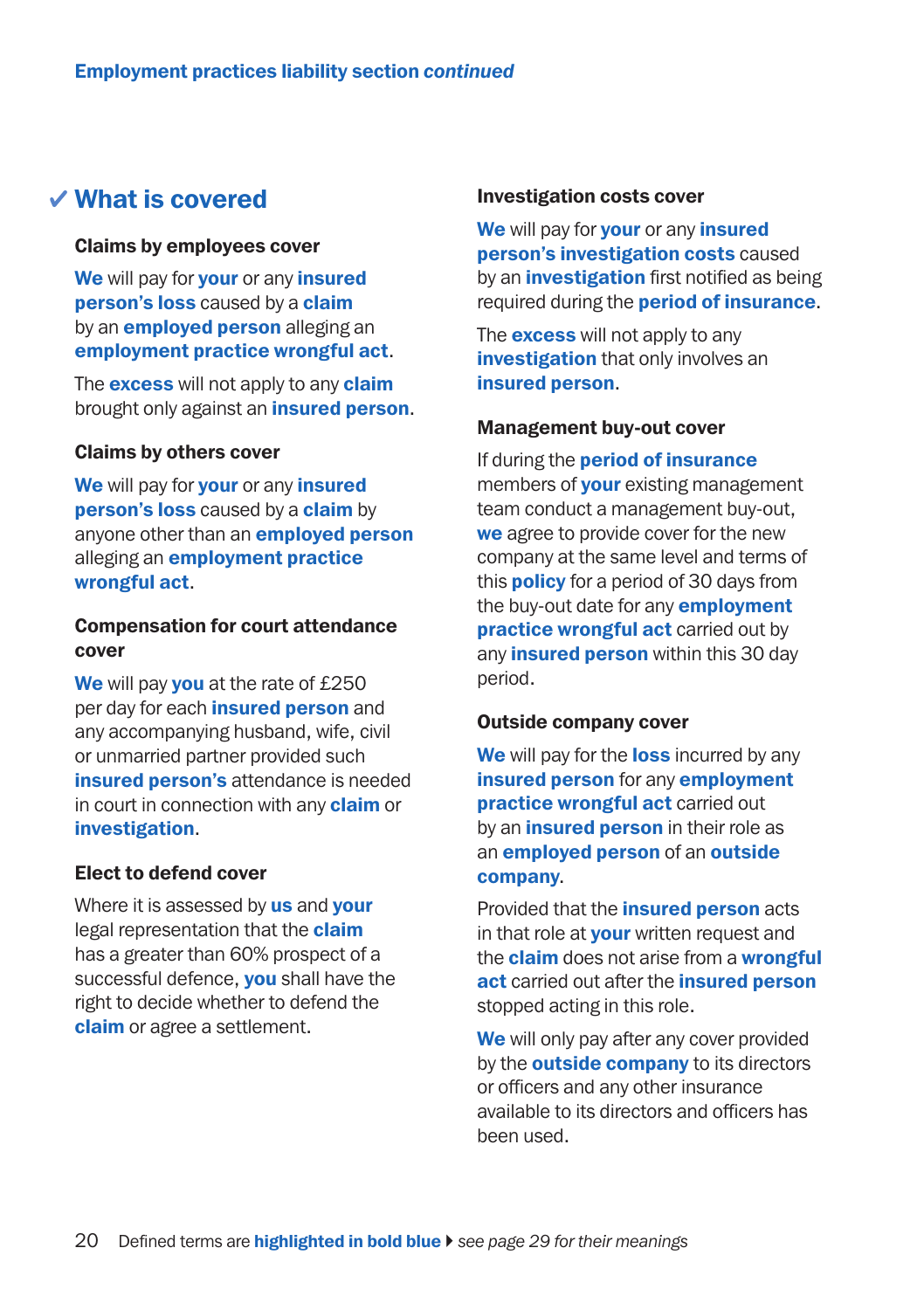### What is not covered

#### Claims outside of the United Kingdom exclusion

We will not cover any **claim, loss** or *investigation* caused by any employment practice claim outside of the United Kingdom.

#### Collective bargaining agreements exclusion

We will not cover any **claim** caused by **vour** failure to act in accordance with any collective bargaining agreement other than:

- 1 allegations of retaliatory treatment
- 2 defence costs and/or investigation costs.

#### Contractual payments exclusion

We will not cover any **claim** or any aspect of a settlement caused by **your** failure to pay any amount **you** must pay under contract to an employed person.

This includes but is not limited to:

- 1 payments for notice periods (contractual or statutory); or
- 2 any breach of any minimum wage requirements.

This exclusion does not apply to **defence** costs and/or investigation costs.

#### Deliberate and dishonest acts exclusion

We will not cover any deliberate breach of employment regulation, deliberately not following the advice provided by the employment helpline or other solicitor/human resources advisor,

or any other dishonest or fraudulent act carried out by **you** or any of **your** senior management or human resources department.

#### Legal requirements exclusion

We will not cover any **claim, loss** or investigation caused by vour legal duties in relation to your:

- **1** health and safety requirements
- 2 payment of unemployment benefits
- **3** payment of social security benefits
- 4 payment of retirement benefits
- **5** payment of disability benefits
- **6** payment of redundancy benefits.

This exclusion does not apply to defence costs for any claim caused by retaliatory treatment.

#### Non-compensatory payments exclusion

We will not cover any claim, loss or investigation caused by:

- 1 the failure to pay for anyone else's liability which you must legally take on under any contract or agreement. This does not apply to any **claim** that would have happened without such contract or agreement
- 2 any non-financial order
- **3** any amount for the costs of agreeing or refusing to agree with a court or other order for the reinstatement of an employed person other than basic salary from the original date of dismissal to the date of court or other order.

This exclusion does not apply to **defence** costs and/or investigation costs.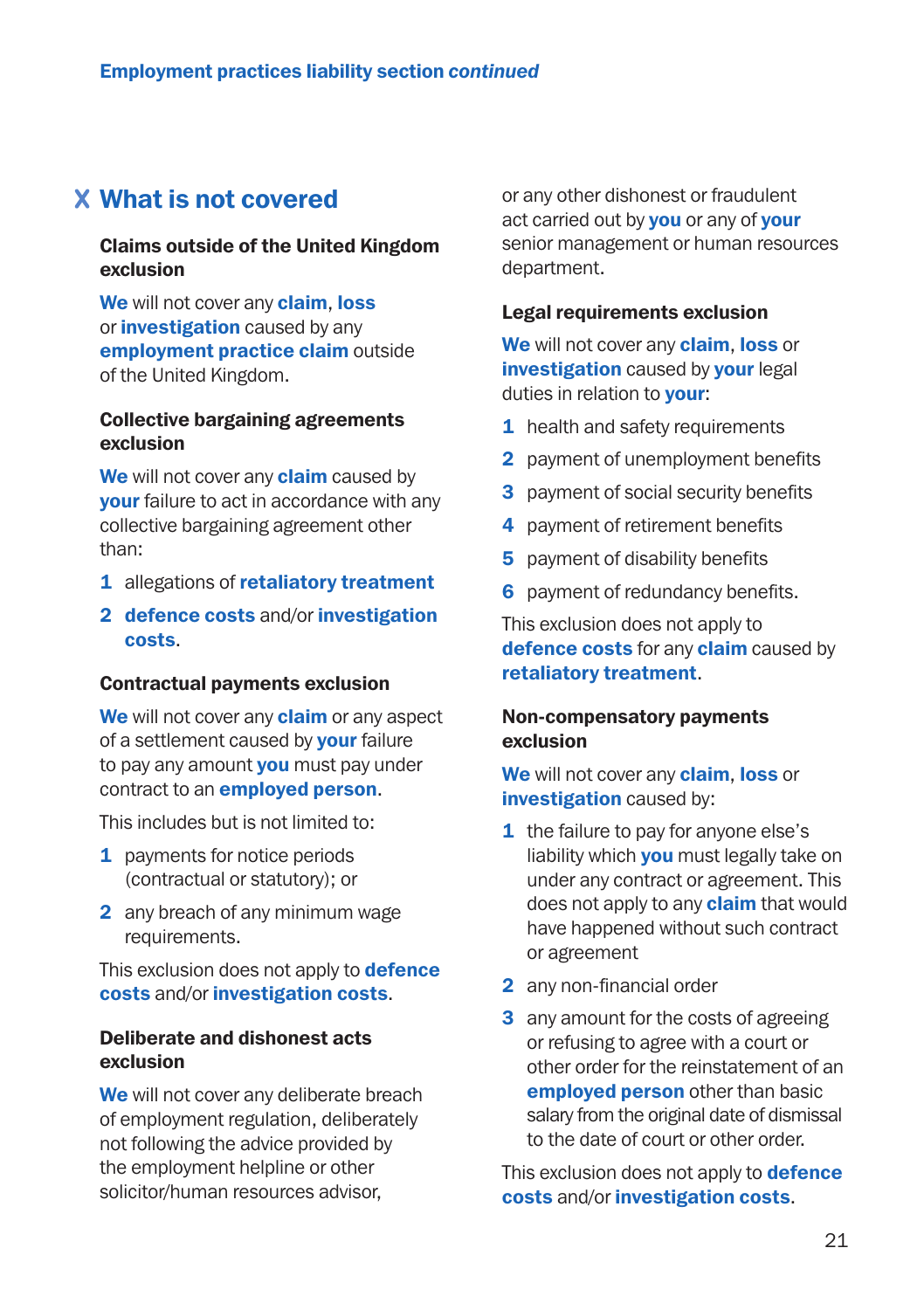#### Pension rights exclusion

We will not cover any **claim** caused by:

- 1 any **employed person's loss** of any right or benefit under any pension scheme, private health insurance or other employee benefit scheme
- 2 the operation or administration of any pension or employee benefit scheme or trust fund
- **3** your breach of any legislation or regulation related to these activities.

This exclusion does not apply to **defence** costs and/or investigation costs.

#### Tax exclusion

We will not cover any **claim** caused by your failure to pay taxes. This exclusion does not apply to **defence costs** and/or investigation costs.

#### Trade Union membership exclusion

We will not cover any **claim** caused by membership or non-membership of any trade union or similar organisation other than:

- 1 allegations of retaliatory treatment
- 2 defence costs and/or investigation costs.

### Section conditions

The **policy** conditions all apply equally to each **insured person** and to **you** other than:

#### Material misrepresentation condition

The **policy** condition, Misrepresentation and non disclosure condition shown on page 9 will only apply under this section to an *insured* **person** who had knowledge of a misstatement or omission before the period of insurance that could affect the terms and/or conditions of this policy.

#### Severability condition

All information which any *insured* **person** provided before we agreed to insure **you** will be considered as a separate application for each *insured* person.

The knowledge of or any statement made by any *insured* person will not be applied to any other *insured* person for the purposes of deciding whether cover is available for any **claim**.

With respect to any **claim** made against you. Only statements made (whether in the initial application for insurance or otherwise) and information possessed by any Finance Director, Chief Executive, Human Resources Director, Managing Director or Chairman of the Company or any other person authorised by the Company to make statements or complete the application shall be attributed to **you** in determining whether cover applies under **vour policy**.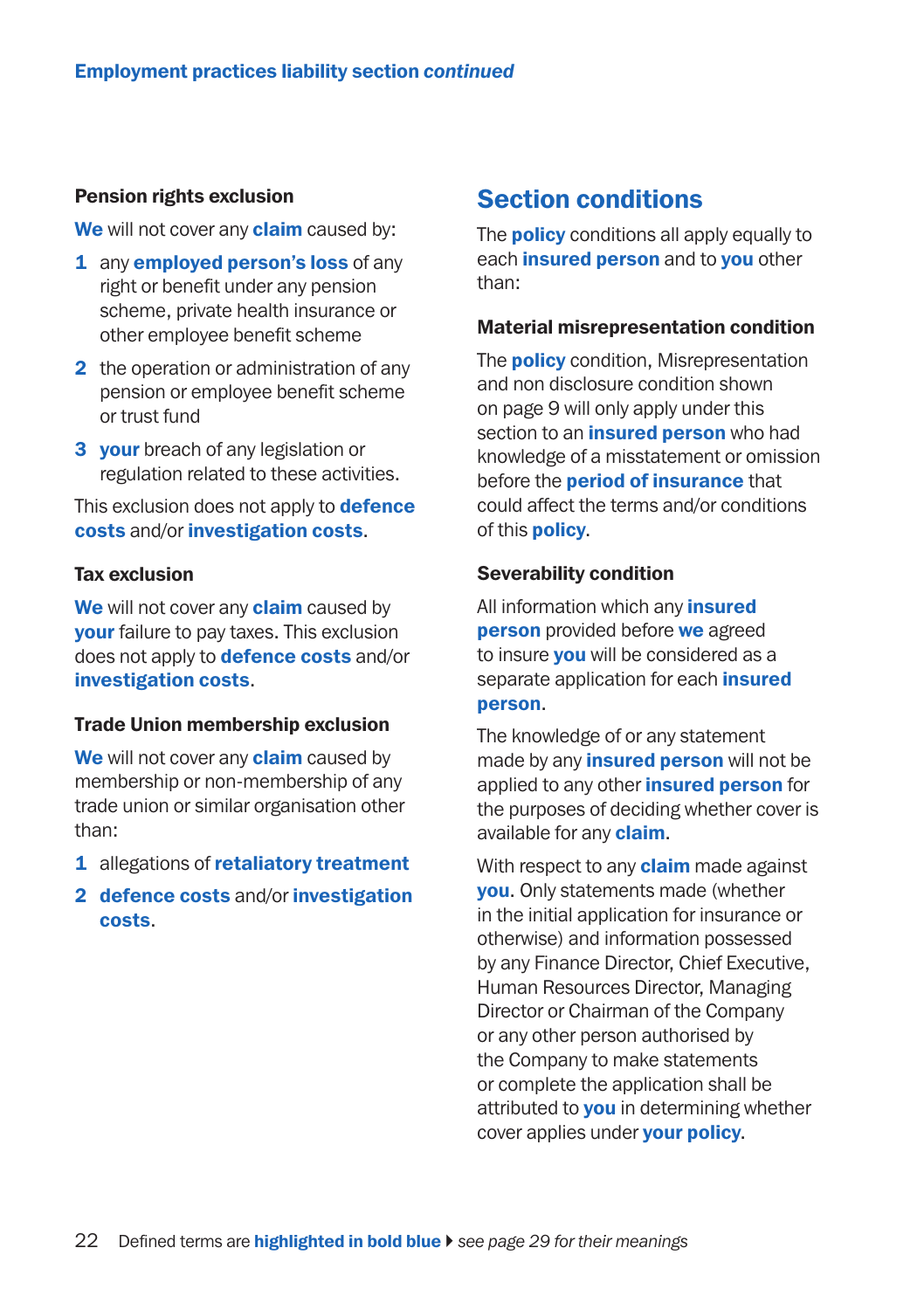# Company legal liability section

### Contents of this section

| Meanings of defined terms | 23 |
|---------------------------|----|
| Limit of cover            | 23 |
| What is covered           | 24 |
| What is not covered       | 27 |

Your schedule will show if this section is covered.

### Meanings of defined terms

You can find the meanings for words in bold blue on page 29. There are some words that may only appear in this section or are defined differently. You can find the meanings to the defined terms for this section on page 35.

### Limit of cover

The most we will pay for any one claim including defence costs and/or investigation costs is the limit of liability.

Each **claim** will be treated as being made when **we** receive written notice of the claim. Investigation costs will be treated as made when **your** or an **insured person's attendance is notified** as being required.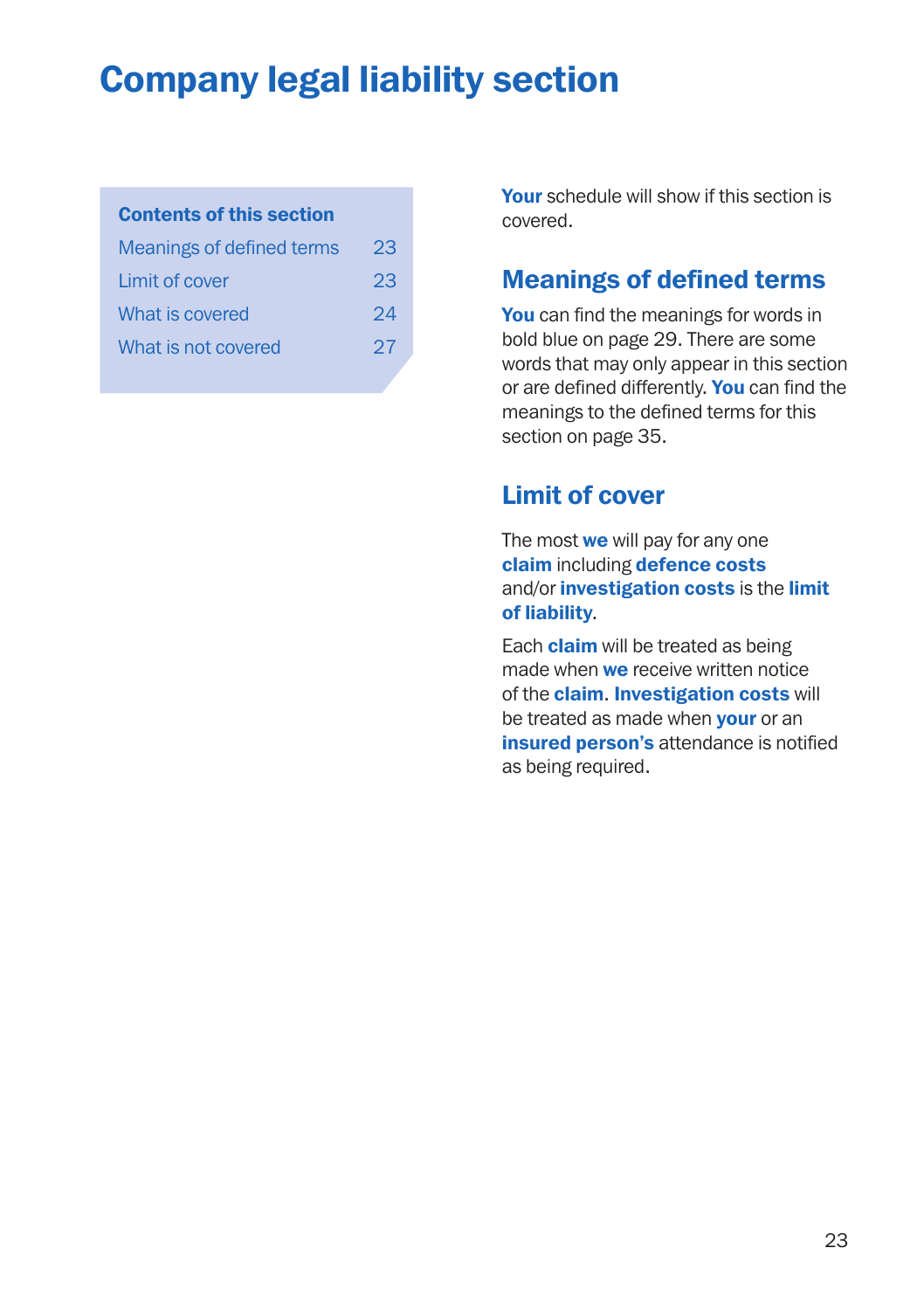### What is covered

#### Breach of Data Protection cover

We will pay for **your loss** for a breach of Data Protection law.

#### Circumstance investigation costs

We will pay the costs of rradar legal in the investigation of any **circumstance** reported to **us** during the **period of insurance** including the steps that might be appropriate to avert or reduce the potential of a claim.

The most we will pay for all circumstance investigation claims in any one period of insurance is £25,000.

#### Compensation for court attendance cover

We will pay vou at the rate of £250 per day for each **insured person** and any accompanying husband, wife, civil or unmarried partner provided such insured person's attendance is needed in court in connection with any **claim** or investigation.

#### Contract disputes and debt recovery cover

rradar will negotiate for your legal rights in a contractual dispute entered into by **you** or on **your** behalf for the purchase, hire, sale or provision of goods, services or the lease, licence or tennancy of land or buildings provided that:

- **1** the amount in dispute exceeds £500
- 2 If the amount in dispute is payable in instalments, the instalments due and payable at the time of making the claim exceed £500

**3** If the dispute relates to money owed to **vou, a claim** is notified to rradar within 90 days of the money becoming due and payable.

#### Contractual liability cover

We will pay your defence costs caused by any contractual liability **claim**. The most **we** will pay under this cover is £100,000 for any one **claim**. This is also the most we will pay for all contractual liability claims in any one **period of** insurance.

#### Crisis public relations costs

We will pay crisis public relations costs caused by any **claim** or *investigation* made against you for a wrongful act.

#### Cyber liability cover

We will pay for **your loss** resulting from any cyber liability.

#### Data protection breach cover

We will pay the costs of rradar legal in contacting **your** customers and suppliers as legally required following a data protection breach.

The most we will pay under this cover is  $£100,000$  for any one **claim**. This is also the most we will pay for all loss of documents **claims** in any one **period of** insurance.

#### Employee dishonesty cover

We will pay for **your** direct financial loss caused by the dishonesty of an employed person discovered during the period of insurance.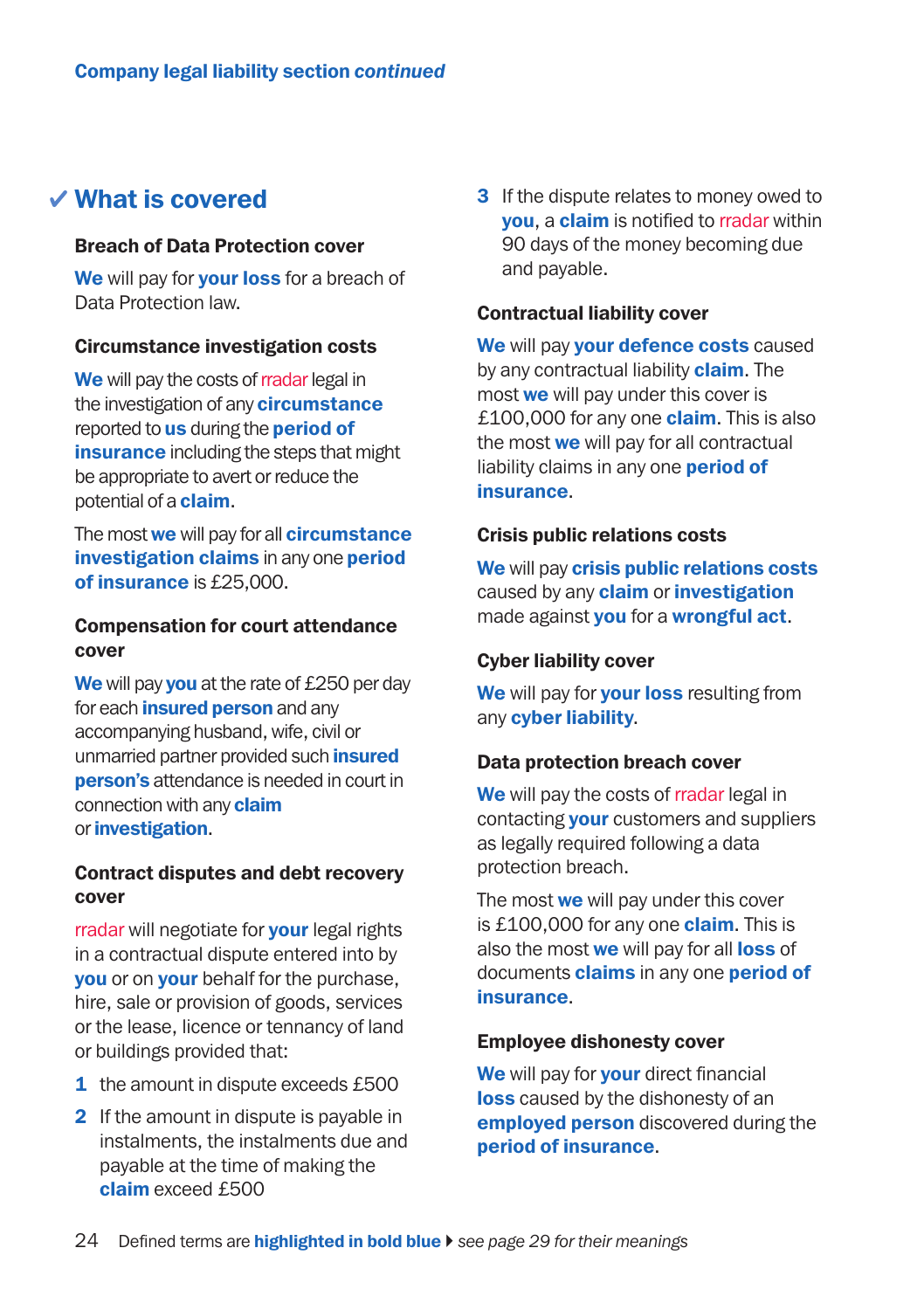Provided that there was a clear intention to cause you financial loss or damage and for that person to obtain a financial gain other than salary, bonus or commission.

The most we will pay under this cover is £100,000 for any one **claim**. This is also the most we will pay for all Employee dishonesty claims in any one **period** of insurance.

#### Identity fraud cover

We will pay for your loss resulting from identity fraud.

#### Infringement of copyright cover

We will pay your defence costs caused by any Infringement of Copyright **claim**. The most we will pay under this cover is £50,000 for any one **claim**. This is also the most we will pay for all Infringement of Copyright **claims** in any one **period** of insurance.

#### Investigation costs cover

We will pay for your investigation costs caused by an *investigation* against vou which you first notified as being required during the **period of insurance**.

Pre-investigation cover is available via rradar policy helpline page 5.

#### Legal pursuit cover

We will pay for your legal costs and expenses which are reasonably incurred in the pursuit of a third party provided that:

1 the date of occurrence happens during the **period of insurance** and occurs within the policy territories in connection with **your** business

- 2 any legal proceedings will be dealt with by a court, or other body which we agree to, in the **policy territories** and
- 3 all Legal pursuit cover relates to costs incurred solely by rradar.

The most we will pay under this cover is £25,000 for any one **claim**. This is also the most we will pay for all Legal pursuit claims in any one **period of insurance**.

We will not pay for

- 1 the excess shown in your schedule
- 2 any **claim** relating to:
	- a settlement payable under an insurance policy or loan, mortgage, pension, investment or borrowing;
	- **b** any dispute arising from or relating to the renewal of a lease or tenancy agreement or rent review
- **3** the recovery of money and the interest due from another party other than disputes where the other party intimates that a defence exists
- 4 any **claim** that, in the opinion of rradar, has a less than 51% prospect of success
- 5 costs incurred before rradar have consented to such costs being incurred.

#### Loss of documents cover

We will pay the costs of replacing or restoring any document, data or information lost, damaged or destroyed whilst in **your** possession during the period of insurance.

The most we will pay under this cover is £100,000 for any one loss of documents event. This is also the most we will pay for all **loss** of documents events in any one period of insurance.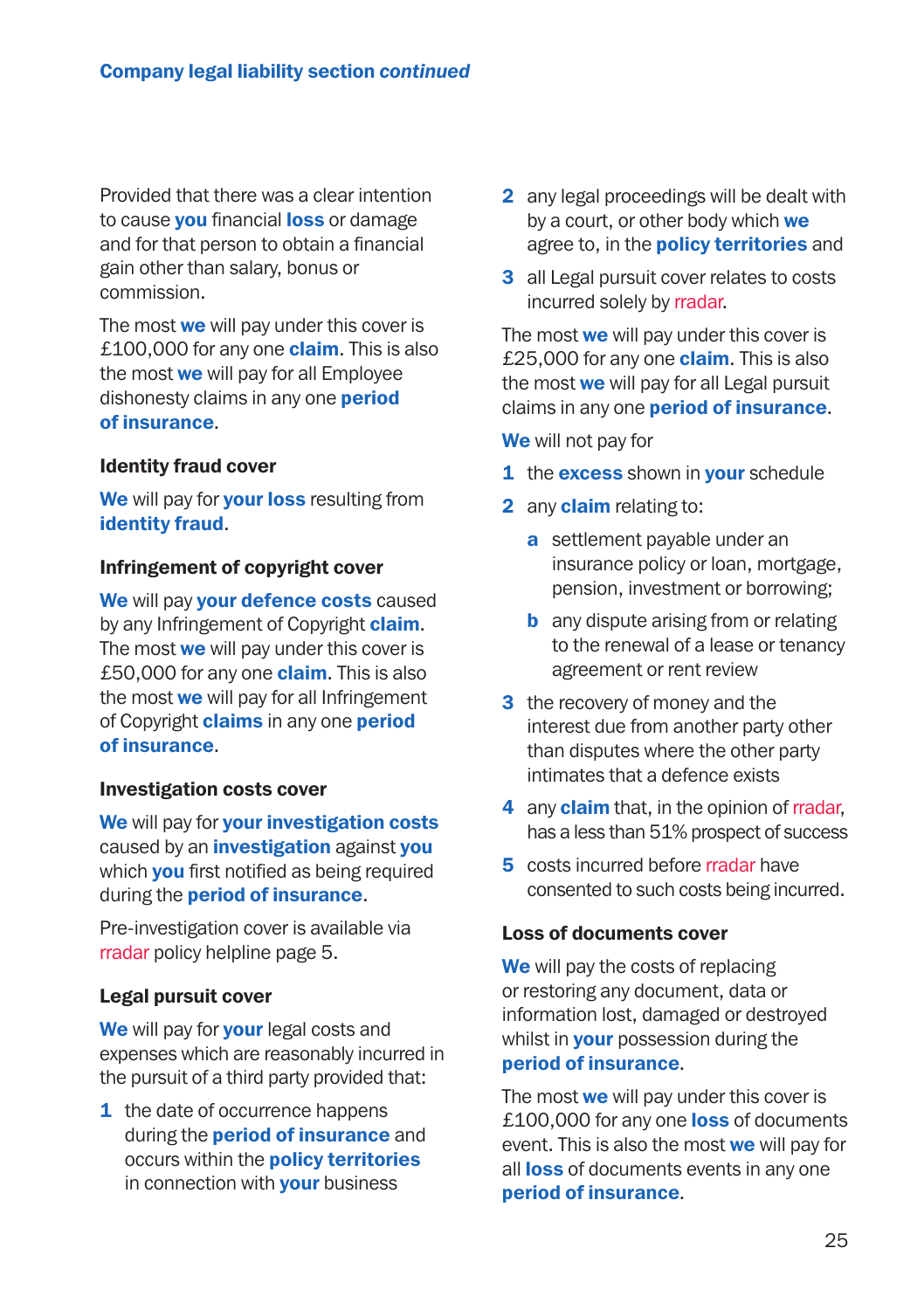#### Management buy-out cover

If during the **period of insurance** members of **your** existing management team conduct a management buy-out, we agree to provide cover for the new company at the same level and terms as this **policy** for a period of 30 days from the buy-out date for any **wrongful act** carried out by any *insured* **person** within this 30 day period.

#### Manslaughter claims cover

We will pay for your defence costs caused by a **manslaughter claim** made against you for a wrongful act.

#### Negative social media crisis public relations costs cover

We will pay crisis public relations costs necessary to mitigate the adverse effect or potentially adverse effect to your reputation following any sustained negative publicity in relation to **your** business activities or practices that is posted on any internet-based social media platform or website.

The most we will pay for all negative social media public relations costs claims in any one period of insurance is £25,000.

#### Other wrongful acts cover

We will pay for **your loss** caused by any **claim** made against **you** for a wrongful act.

#### Pension or employee benefit schemes cover

We will pay for your loss caused by any claim made against you for a wrongful act in connection with your operation or administration of any pension or employee benefit scheme or trust fund.

#### Pollution claims cover

We will pay for your defence costs caused by any **claim** made against you for a **wrongful act** in connection with pollution.

The most we will pay under this cover is  $£100,000$  for any one **claim**. This is also the most we will pay for all claims, made against you for a wrongful act in connection with **pollution**, in any one period of insurance.

#### Pollution claims clean up costs cover

We will pay **your loss** for pollution clean up costs for any **claim** and/or *investigation* made against **you**. The most we will pay under this cover is £25,000 for any one claim. This is also the most we will pay for all pollution clean up costs **claims** in any one **period of insurance**.

#### Regulatory mitigation cover

We will pay **your** Regulatory Mitigation costs for any regulatory self reporting.

#### Safety legislation claims cover

We will pay for your defence costs caused by a safety legislation claim caused by any **claim** made against you for a **wrongful act**.

#### Tax cover

We will pay for your defence costs caused by a **tax claim** for breach of any tax law, act or regulations.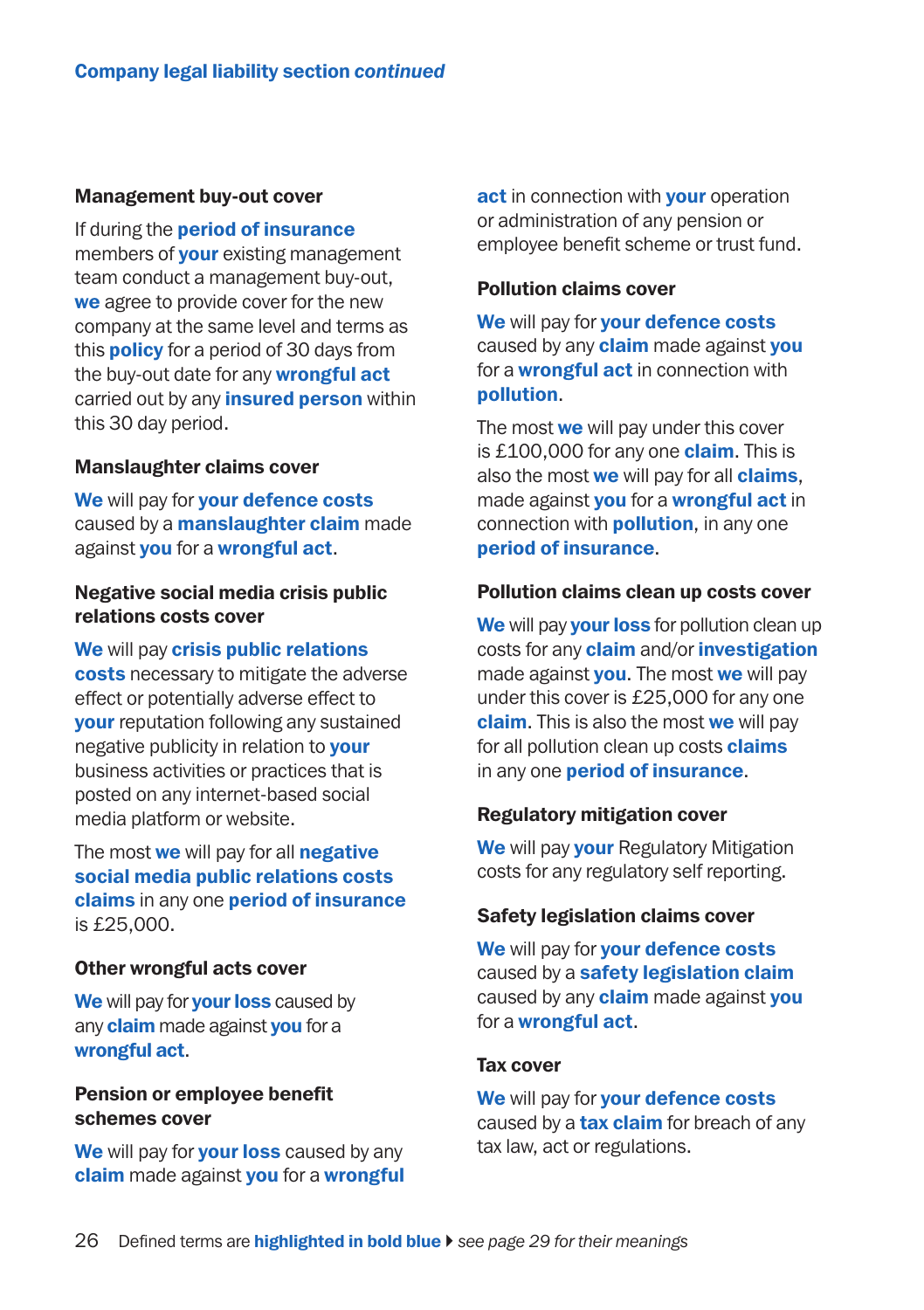#### Third party electronic funds transfer cover

We will pay for your direct financial loss caused by the dishonesty of any third party accessing your computer systems and transferring funds with the intention of obtaining an improper financial gain.

The most we will pay under this cover is £100,000 for any one **claim**. This is also the most we will pay for all third party electronic fund transfer **claims** in any one period of insurance.

## What is not covered

#### Claims outside of the policy territories exclusion

We will not cover any loss or investigation caused by any claim outside the policy territories.

#### Deliberate or dishonest acts exclusion

We will not cover any **claim, loss** or investigation caused by:

1 a dishonest or fraudulent act or omission or any intentional breach of any statute or regulation carried out by any *insured person* acting for you

 This exclusion does not apply to any regulatory self reporting.

- 2 an act by any **insured person** intended to obtain or which does obtain a personal profit or advantage which was not legally theirs other than a **claim** under the Employee dishonesty cover or Third party electronic funds transfer cover
- 3 an act intended to obtain or which does obtain a profit for any company

other than **you** where an *insured* person is a director, officer or employee of that company.

#### Employment exclusion

We will not cover any **claim, loss** or *investigation* caused by any employment practice claim.

#### Employee dishonesty and third party funds transfer exclusions

We will not cover any **claim, loss or** investigation caused by employee dishonesty or third party funds transfer in relation to:

- 1 any accounting or arithmetical error, omission or unexplained shortage
- 2 any default on a credit or other loan agreement
- 3 any loss of interest, loss of profit or any other indirect financial loss.

We will also not cover vour costs of establishing the amount of **your** direct financial loss.

#### Failure to fund pension, share ownership or employee benefit schemes exclusion

We will not cover any **claim, loss** or investigation for your failure to fund any pension, share ownership employee benefit or any other similar scheme.

#### Products liability exclusion

We will not cover any **claim, loss** or **investigation** caused by the sale. manufacture, installation or supply of any of **your products**. This exclusion does not apply to any investigation costs cover and/or criminal or regulatory proceeding.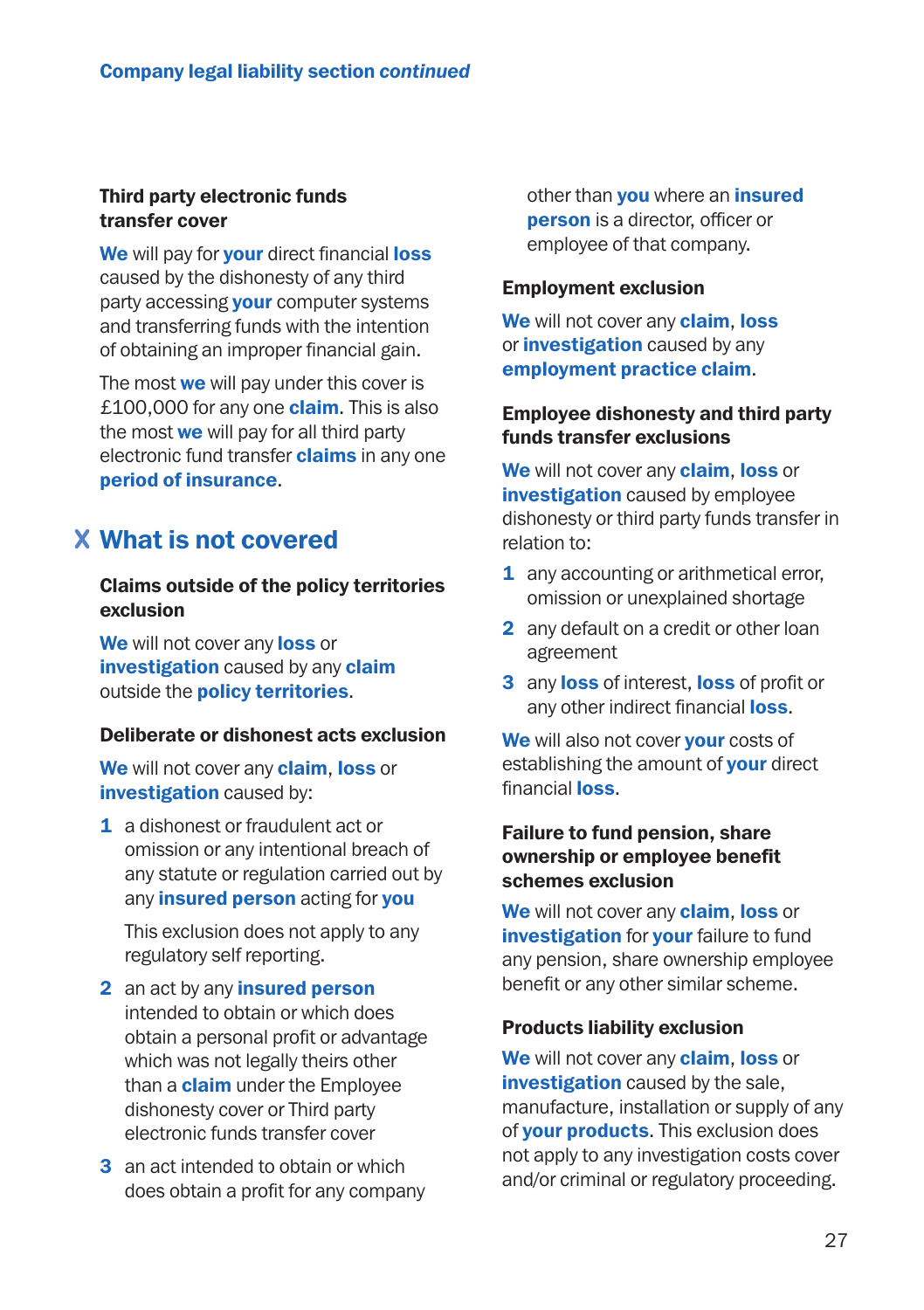### Section conditions

The **policy** conditions all apply equally to each *insured* person and to you other than:

#### Severability condition

Only statements made (whether in the Proposal or otherwise) and information possessed by any Finance Director, Chief Executive, Human Resources Director, Managing Director or Chairman of the Company or any other person authorised by the Company to make statements or complete the proposal shall be imputed to **you** in determining whether cover applies under **your policy**.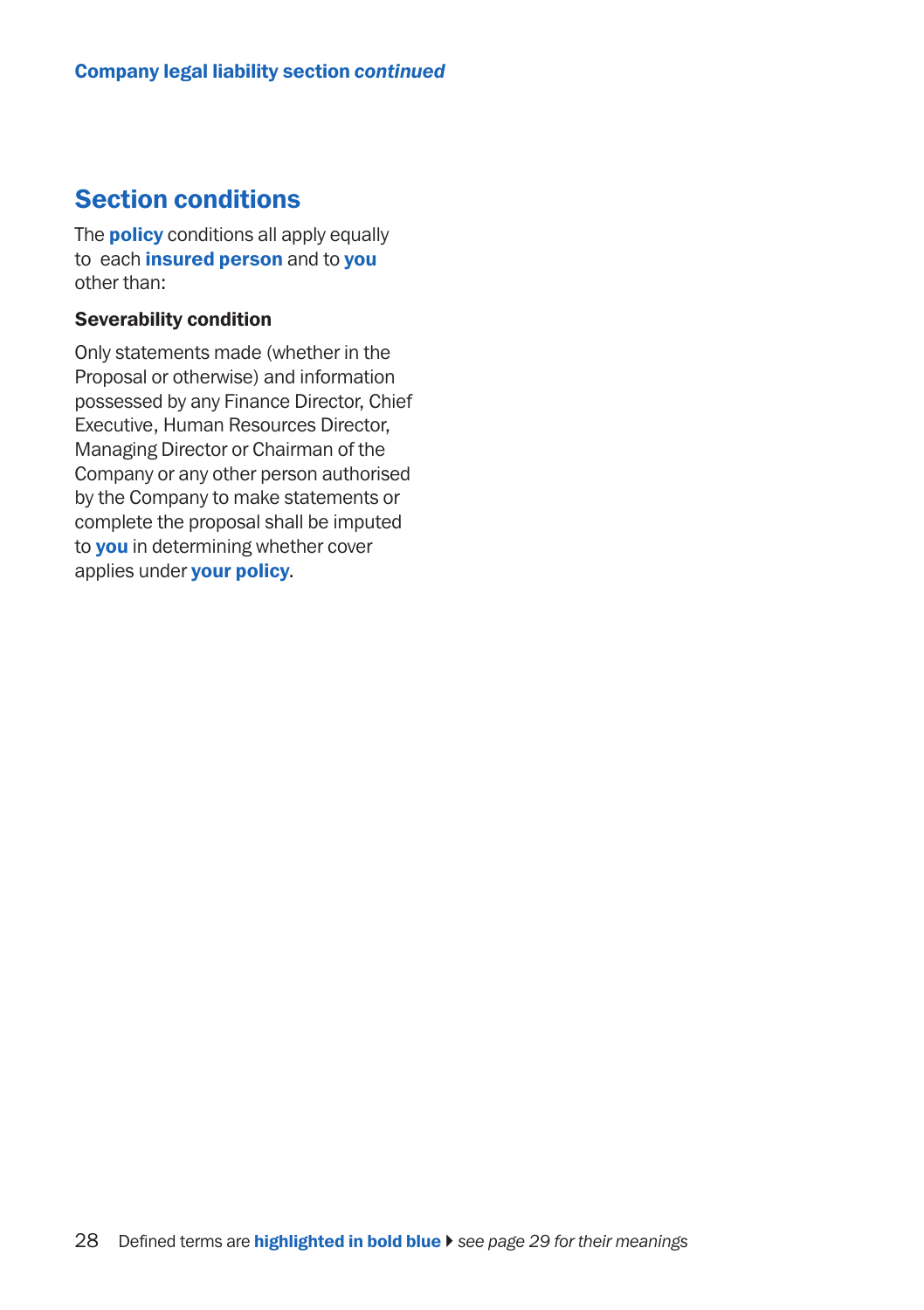# **Meanings of defined terms**

### Contents of this section

| Meanings which apply to<br>the whole policy                                     |    |
|---------------------------------------------------------------------------------|----|
| Meanings which apply to<br>the Directors' and<br>officers' liability section    | 33 |
| Meanings which apply to the<br><b>Employment practices</b><br>liability section | 34 |
| Meanings which apply to the<br>Company legal liability section                  | 35 |

These meanings apply throughout **your** policy. If a word or phrase has a defined meaning, it will be highlighted in bold blue print and will have the same meaning wherever it is used.

#### Bail costs

Costs agreed with us, to pay for a bond to guarantee an insured person's bail or equivalent in another country as required by a court of law.

#### **Circumstance**

Any verbal or written complaint made against you or an insured person that could give rise to a **claim**. This does not include any routine employment disciplinary action or employee dismissal.

#### Claim

- 1 Any written demand or civil, criminal, arbitration or regulatory proceeding first made against you or an insured person during the period of insurance:
	- a seeking monetary damages
	- **b** seeking a penalty or other legal action and alleging a wrongful act
	- c alleging an employment practice wrongful act.
- 2 The cost of rradar advice and support in pursuing **your** legal rights under the terms and conditions of the **policy**.

### Crisis public relations consultants

Chelgate Limited No 1 Tanner Street London SE1 3LE.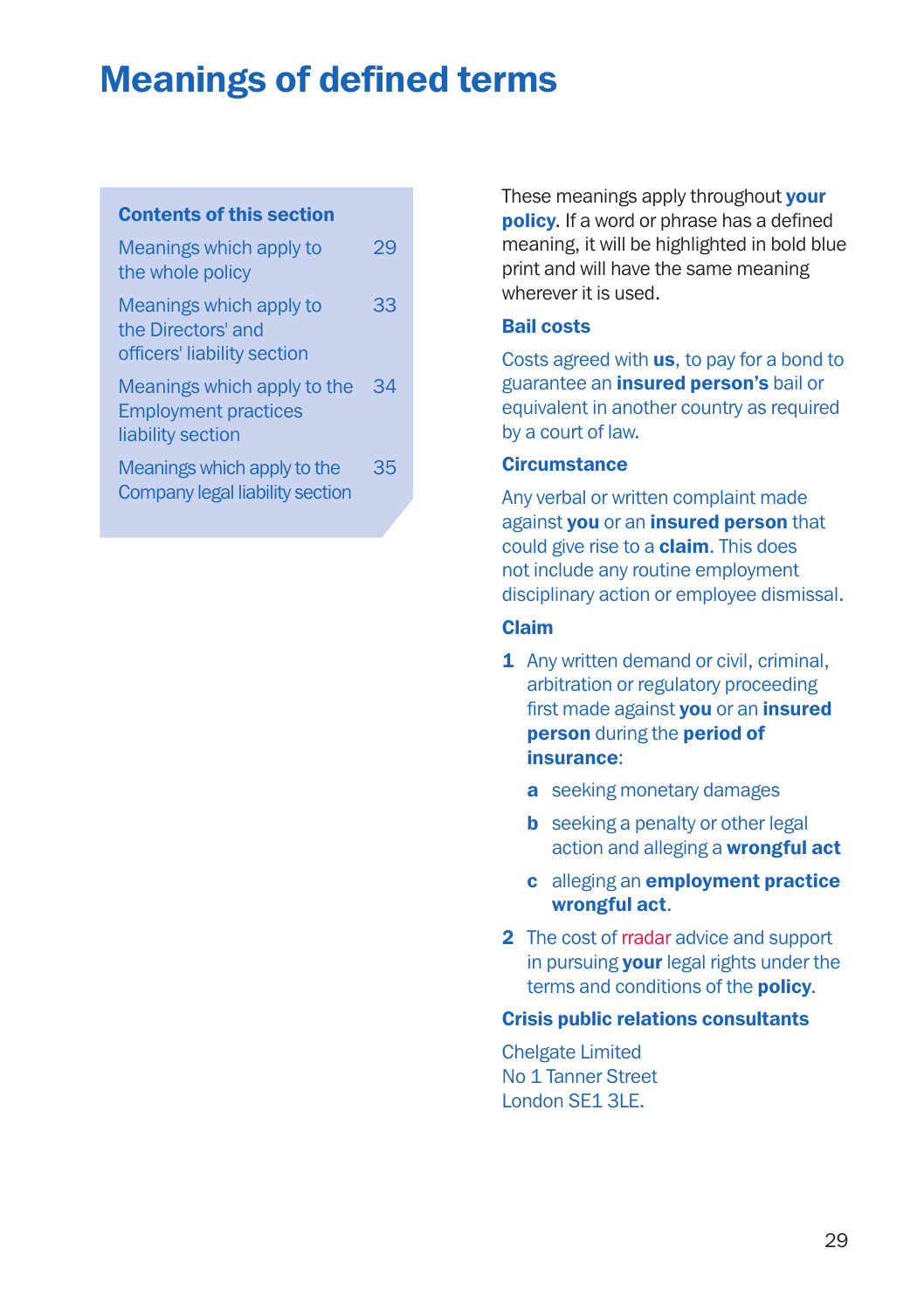#### Crisis public relations costs

Costs incurred by the **crisis public** relations consultants following a claim and/or **investigation** to prevent, limit or reduce the actual or potential damage to your or any insured person's reputation from negative publicity or media attention.

#### Defence costs

Costs agreed with **us**, in writing, to:

- 1 investigate or defend any claim
- 2 fund an appeal against a ruling or judgement (including payment of an appeal bond).

#### Employed person

Anyone:

- 1 under a contract of service or apprenticeship with **you** or a worker as defined in Section 230 of the Employment Rights Act 1996
- 2 who is
	- a employed by you or for you on a labour only basis
	- **b** hired to you or borrowed by you from another employer
	- c a voluntary helper or someone taking part in a work experience or training scheme

and under your control or supervision.

#### Employment practice claim

- 1 Any claim by any employed person for any actual or alleged:
	- a wrongful, unfair or constructive dismissal, discharge or termination of employment
	- **b** breach of written or implied contract
- c employment related misrepresentation, wrongful denial of a career opportunity, failure to grant employment or negligent employee evaluation
- d harassment, unlawful discrimination or failure to provide adequate employee procedures and policies
- e retaliatory treatment
- f defamation or invasion of privacy.
- 2 Any other **claim** happening only as a result of **you** employing any current, former or prospective employed person.

#### Employment practice wrongful act

- 1 Any actual or alleged act, conduct, error or omission carried out or attempted by you, an insured person or a third party where you are held to be legally responsible for any actual or alleged:
	- a wrongful, unfair or constructive dismissal, termination of employment
	- **b** breach of written or implied contract
	- c employment related misrepresentation, wrongful denial of a career opportunity, failure to grant employment or negligent employee evaluation
	- d harassment, unlawful discrimination or failure to provide adequate employee procedures and policies
	- e retaliatory treatment
	- f defamation or invasion of privacy.

 Employment practice wrongful act does not include any internal disciplinary matter, grievance or appeal.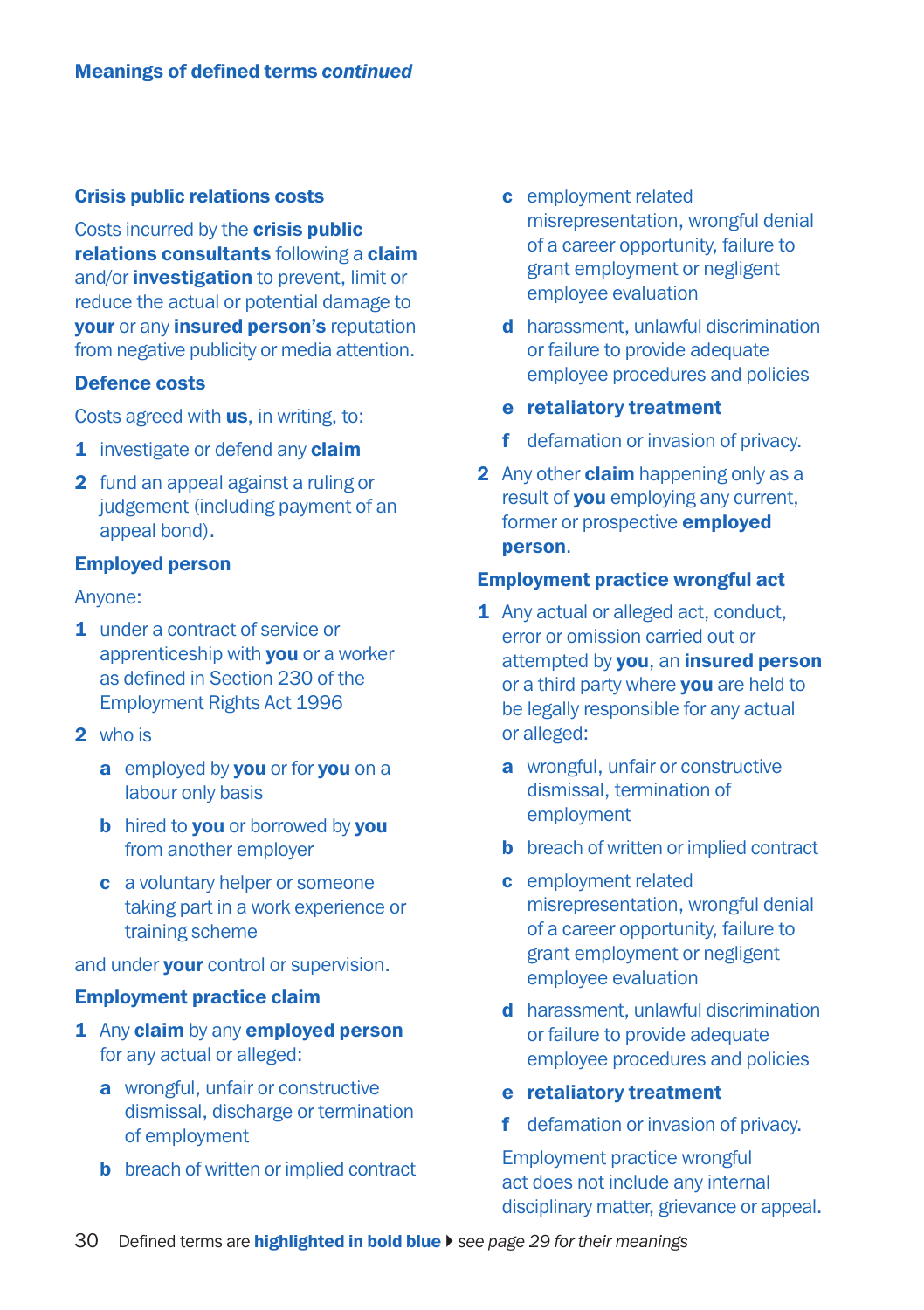2 Any other **claim** happening only as a result of **you** employing any current. former or prospective **employed** person.

#### Employment related benefits

Any payment to an *insured* person as well as normal salary including:

- 1 payments made or due (including options to purchase, acquire or sell) under a share option
- 2 pension scheme or other employee benefit program incentive or deferred salary.

#### **Excess**

The first amount of any **claim** or **claims** as detailed in **your policy** schedule for which **you** are responsible. The excess applies to **loss** (as defined in each section of the **policy**), crisis public relation costs, defence costs and **investigation costs**, however, it will not apply to any **claim** successfully defended.

The excess will only be charged at the end of each **claim** and/or investigation.

#### Extradition proceeding

Any **claim** or proceeding brought against an insured person under United Kingdom extradition law or similar law in any other country.

#### Insured person

- 1 Any person who was, is, or during the **period of insurance** becomes a director trustee, partner, member or officer of yours.
- 2 Any natural person acting in the capacity as a director of yours (not including any administrator, liquidator, receiver or auditor).
- 3 Any shadow director as defined under United Kingdom law or similar legislation in any other country.
- 4 Any employed person of yours.
- 5 Any trustee of any pension or employee benefit scheme or trust fund operated or administered by you.
- 6 The lawful husband, wife, civil or unmarried partner of an insured person described in 1 to 5 above, only because of their relationship, following a **claim** against the insured person.
- **7** The estates, heirs or legal representatives of any insured person above who has died or become incapacitated, insolvent or bankrupt but only in relation to a claim against the insured person.

#### Investigation

Other than investigations by HMRC, any official hearing, investigation, examination, official enquiry or enquiry into **your** or an insured person's business carried out by any government department, regulator or third party with legal rights to do so.

For HMRC investigations, investigation is restricted to those enquiries undertaken by the Special Civil Investigations Office under Code of Practice 8 or Code of Practice 9, an enquiry held under section 60 or 61 of the VAT Act 1994 or any matters handled by the National Investigations Service of HMRC.

Investigation does not include any routine regulatory supervision, enquiry or compliance review, any internal investigation or any investigation into the business activities of **your** industry which is not related only to **your** or any *insured* person's conduct.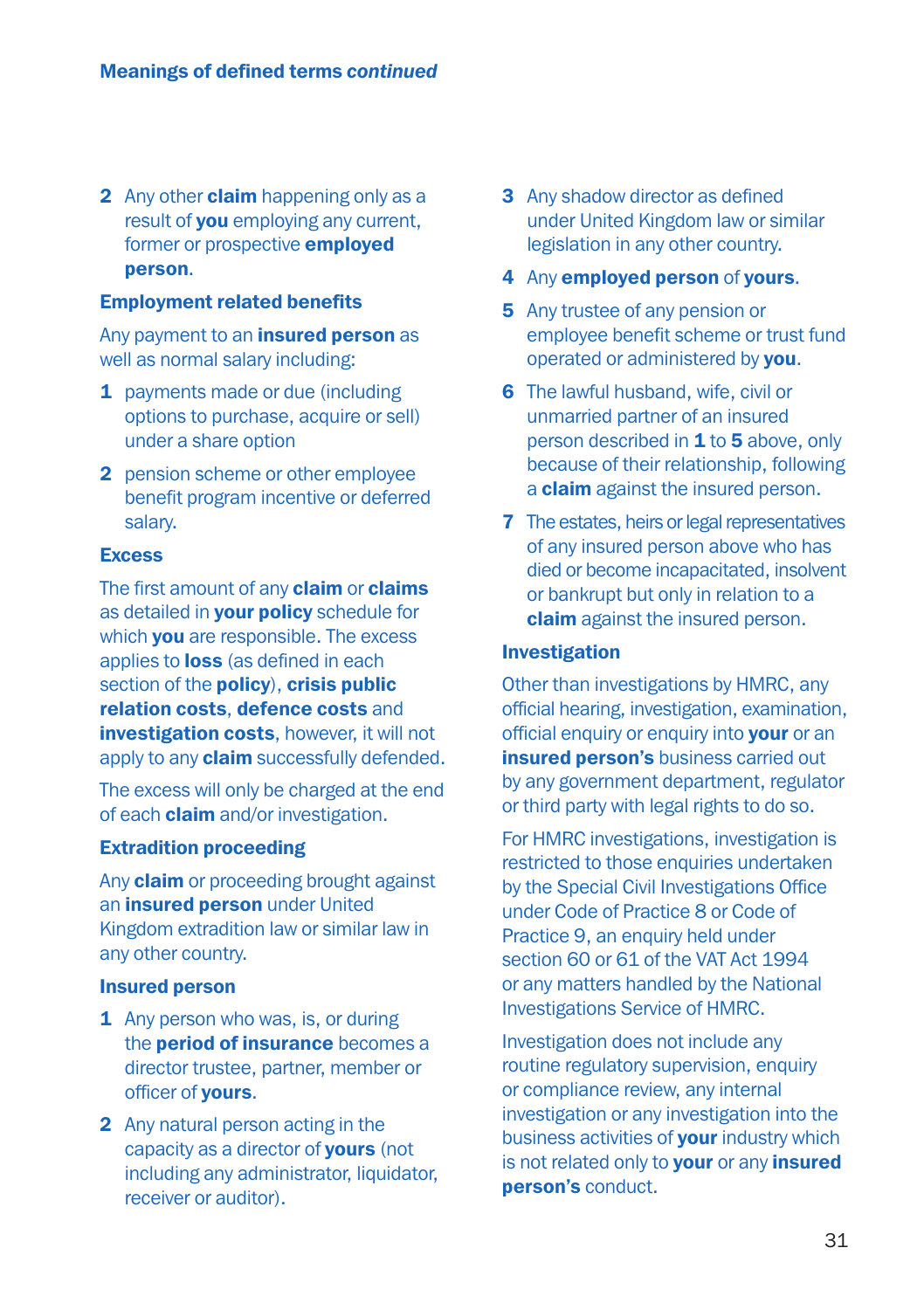#### Investigation costs

Legal and other professional costs and expenses agreed with us in writing. incurred directly by you or an insured **person** in preparing for and attending any investigation.

This does not include salary or any other additional costs of yours.

#### Limit of liability

The amount shown in **your policy** schedule as the limit of liability.

#### Manslaughter claim

Any court action brought for manslaughter, corporate manslaughter, corporate homicide or culpable homicide.

#### Outside company

Any company other than you:

- 1 that is a charity or association, or;
- 2 in which you hold any issued share capital

but this does not include

- a any company registered in the United States of America
- **b** any listed company
- c any financial services company.

#### Period of insurance

The period from the start date to the expiry date of your cover, shown in your policy schedule.

#### **Policy**

The policy and schedule and any endorsements attached or issued.

#### Pollutant

Any contaminant, irritant or other substance including, but not limited to: asbestos, lead, smoke, vapour, water, oil, oil products, dust, fibres, soot, fumes, acids, alkalis, chemicals, waste (including materials that have been or are intended to be recycled, reconditioned or reclaimed).

#### Pollution

Actual, alleged or threatened discharge. seepage, treatment, removal, disposal, dispersal, emission, release or escape of any **pollutant** or any regulatory order, direction or request to test for, monitor, remove, contain, treat, detoxify, or neutralise any pollutant.

#### Pollution clean up costs

Costs incurred by you or imposed by the Environment Agency or equivalent body in any other territory to investigate and clean up any **pollution** incident.

#### Regulatory mitigation costs

Costs incurred by **you** in reporting and representing **you** following a report to any official regulator to reduce or avoid any potential fine or penalty.

#### Retaliatory treatment

Any actual or alleged action by you against an employed person as a result of the **employed person** using or trying to use their legal rights.

This includes but is not limited to their rights under employment discrimination statutes.

#### Safety legislation claim

Any court action alleging a breach of statutory duty under health and safety, consumer protection or food safety legislation.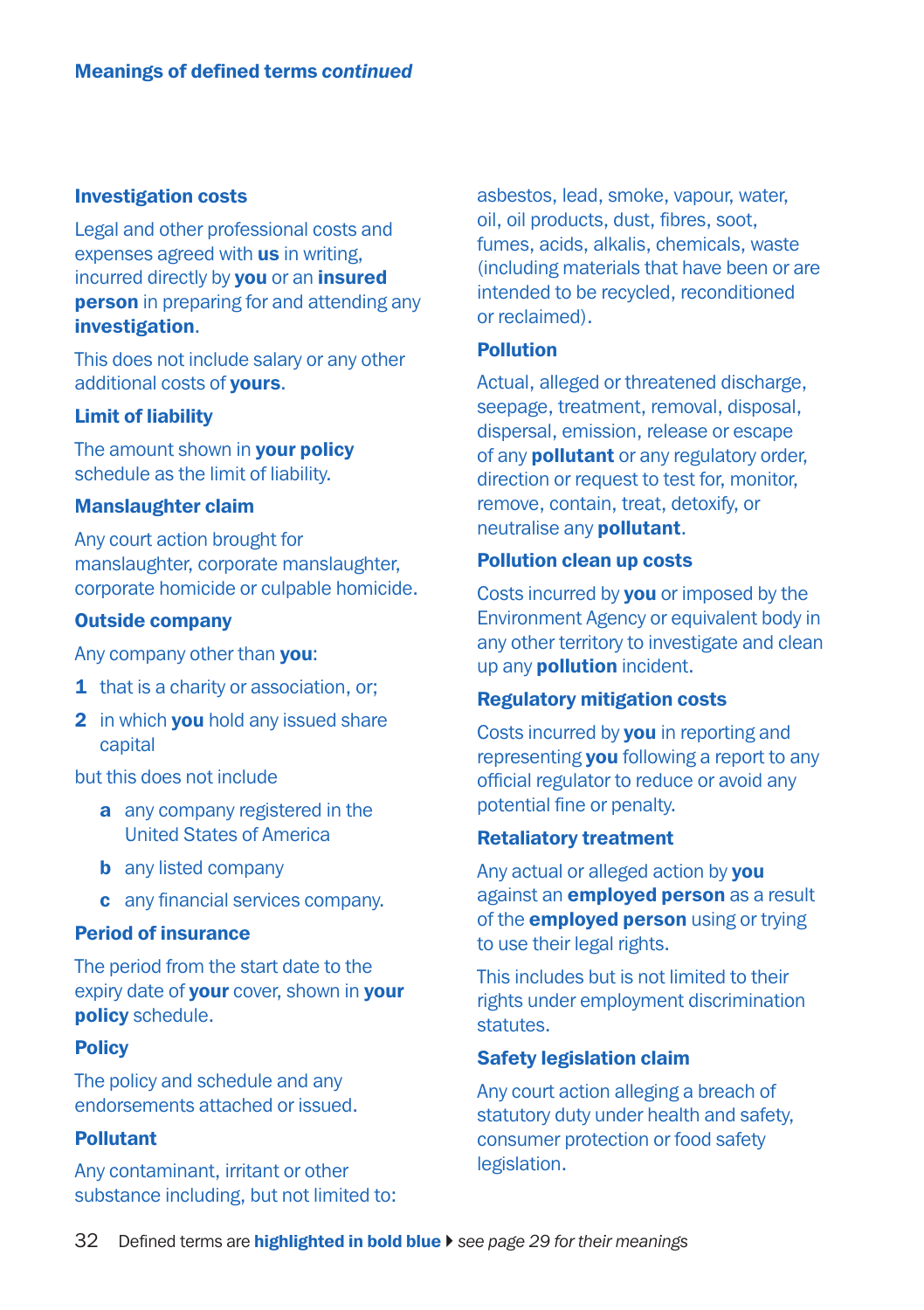#### **Subsidiary**

Any company where you;

- 1 own more than 50% of the share capital
- 2 have a majority of the voting rights
- **3** have the right to appoint or remove a majority of the company's board of directors
- 4 control a majority of its voting rights under a written agreement with other shareholders or members.

If a company ceases to be a subsidiary cover will continue but only for a **claim** caused by a **wrongful act** carried out before it stopped being a subsidiary.

#### We/us/our

AXA Insurance UK plc.

#### You/your/yourself

The firm, company or organisation shown in the **policy** schedule as the insured.

### Meanings which apply to the Directors' and officers' liability section

These meanings apply within the Directors' and officers' liability section of your policy.

If a word or phrase has a defined meaning it will be highlighted in bold blue print and will have the same meaning wherever it is used in the Directors' and officers liability section.

#### Deprivation of assets expenses

Costs and expenses of any insured **person** paid directly to the provider of the services listed below as a direct result of any interim or interlocutory order confiscating or suspending the rights of ownership over personal assets or real property of any *insured* person during the period of insurance

- 1 schooling:
- 2 housing:
- 3 utilities; or
- 4 personal insurances

Such costs and expenses shall only be paid where a personal allowance has been directed by a Court to meet such payments and that personal allowance has been exhausted.

#### Loss

Costs and expenses of any claimant and monetary regulatory penalties which an insured person becomes legally liable to pay and incurred with **our** prior written agreement, to investigate defend or settle a claim against any *insured* person and this will include

- 1 defence costs and investigation costs
- 2 awards of damages (including punitive and exemplary damages where legally allowed)
- 3 pre and post judgement interest on a judgement or award covered by this section
- 4 settlements

but this will not include any criminal fines or penalties, taxes (other than those covered under the Tax cover), salary or employment related benefits. Civil fines are covered only where they are insurable under United Kingdom law.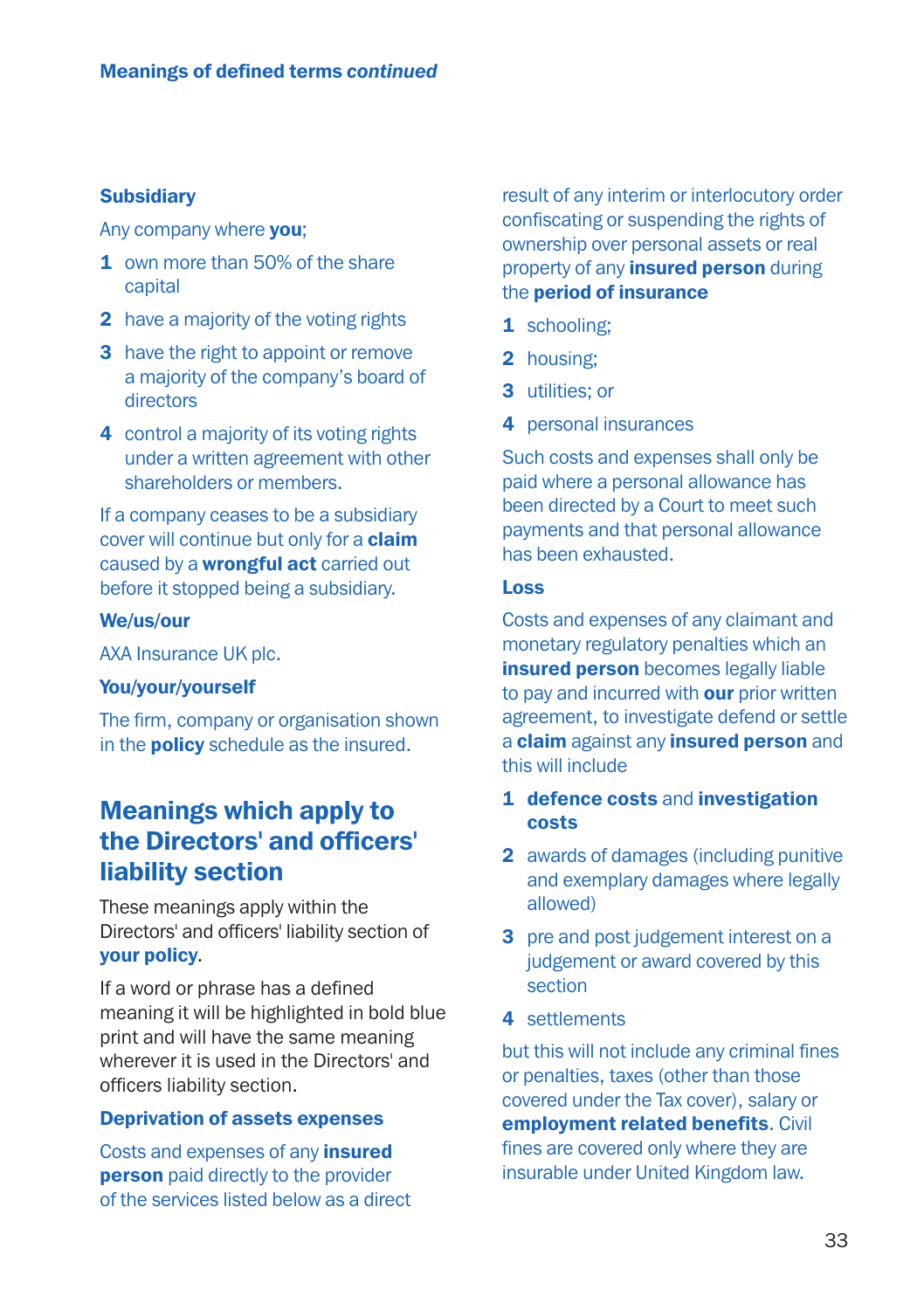#### Policy territories

**Worldwide.** 

#### Wrongful act

Any actual or alleged act, error or omission carried out, proposed or attempted by an insured person during the performance of their duties but only in their role as your director, officer or **employed person** including:

- 1 breach of any duty, including fiduciary or statutory duty
- 2 breach of trust
- 3 negligence, negligent misstatement, misleading statement or negligent misrepresentation
- 4 defamation
- **5** wrongful trading as defined under United Kingdom law
- **6** breach of warranty or authority
- 7 any other act, error or omission attempted or allegedly carried out or attempted by an *insured* person only because of their position as a director, officer or employed person of yours.

#### You/your

In addition to the **policy** definition this will include:

- 1 a subsidiary, and any subsidiary created or acquired during the period of insurance provided that the newly created or acquired subsidiary:
	- a is not registered in the United States of America; or
	- **b** does not trade any of its securities on any United States of America exchange;

But only for a **claim** against an *insured* person caused by a wrongful act carried out after the date of creation or acquisition.

2 any pension or employee benefit scheme or trust fund of **vours**.

## Meanings which apply to the Employment practices liability section

These meanings apply within the Employment practices liability section of your policy.

If a word or phrase has a defined meaning it will be highlighted in bold blue print and will have the same meaning wherever it is used in the Employment practices liability section.

#### Loss

Costs and expenses of any claimant and monetary regulatory penalties which you or an *insured person* becomes legally liable to pay and incurred with **our** prior written consent, to investigate, defend or settle a claim against you or any insured person and this will include:

- 1 defence costs and investigation costs
- 2 awards of damages (including punitive and exemplary damages where legally allowed)
- 3 pre and post judgement interest on a judgement or award covered by this section
- 4 settlements

But this will not include any criminal fines or penalties, salary or **employment** related benefits.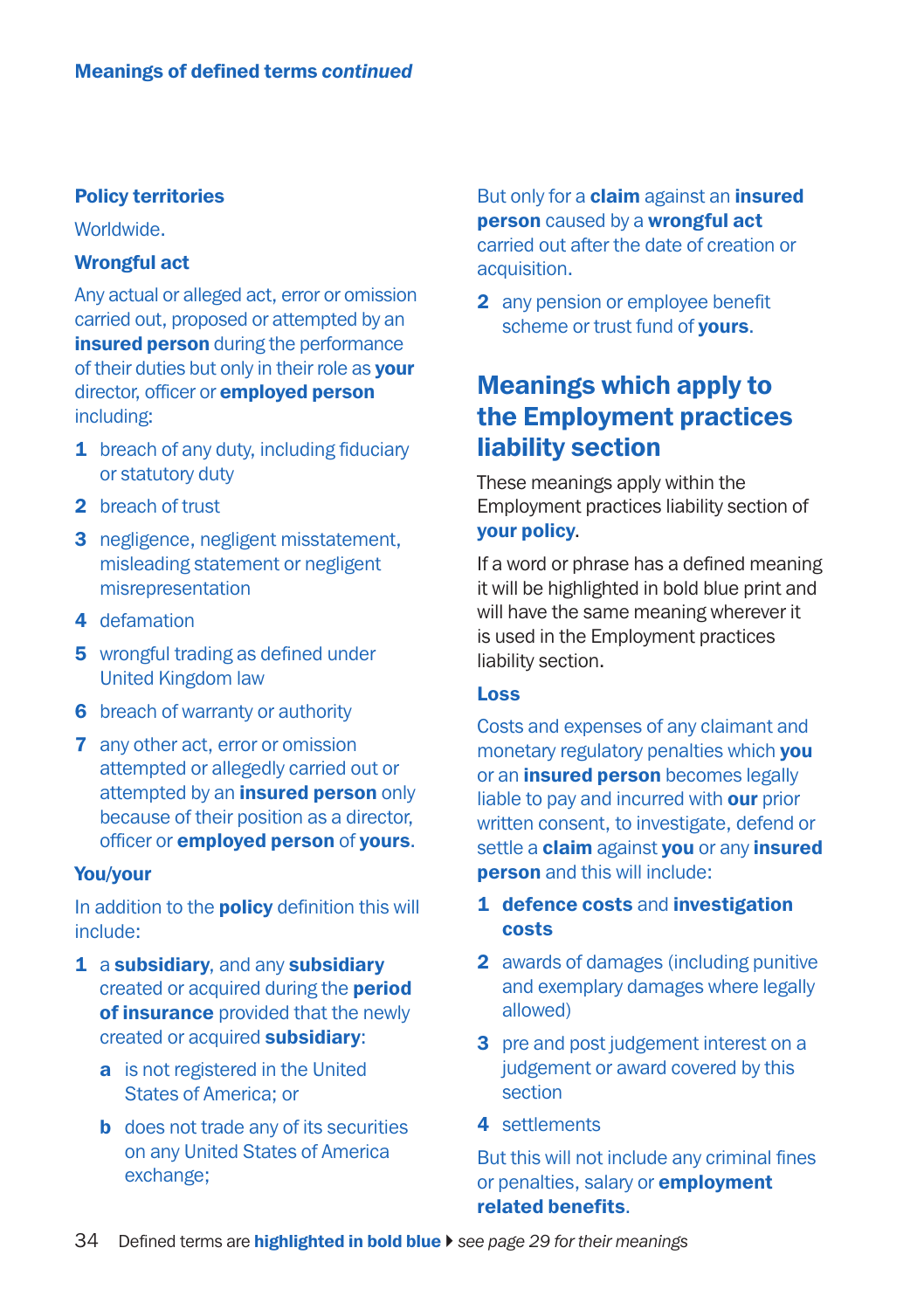Civil fines are covered only where they are insurable under United Kingdom law.

#### Policy territories

Great Britain, Northern Ireland, the Channel Islands and the Isle of Man.

#### You/your

In addition to the **policy** definition this will include:

1 a subsidiary, and any subsidiary created or acquired during the period of insurance provided that the newly created or acquired subsidiary is not registered outside of the United Kingdom;

But only for a **claim** against you or an insured person caused by a wrongful act carried out after the date of creation or acquisition.

2 any pension or employee benefit scheme or trust fund of yours.

### Meanings which apply to the Company legal liability section

These meanings apply within the Company legal liability section of **your policy**.

If a word or phrase has a defined meaning it will be highlighted in bold blue print and will have the same meaning wherever it is used in the Company legal liability section.

#### Cyber liability claim

Loss which you are legally liable caused by **your** electronic systems.

#### Identity fraud

Any agreement entered into by anyone other than you, pretending to be you, for the purpose of committing a criminal or malicious act.

#### Infringement of copyright

Infringement of copyright, patent, trademark or any other intellectual property rights.

#### Loss

Costs and expenses of any claimant and monetary regulatory penalties which you become legally liable to pay and incurred with **our** prior written agreement to investigate, defend or settle a **claim** against **you** and this will include:

- 1 defence costs and investigation costs
- 2 awards of damages (including punitive and exemplary damages where legally allowed)
- 3 pre and post judgement interest on a judgement or award covered by this section
- 4 settlements

but this will not include any criminal fines or penalties, taxes (other than those covered under the Tax cover), salary or employment related benefits.

Civil fines are covered only where they are insurable under United Kingdom law.

#### **Products**

Products that **you** supply, provide or deliver including containers, packaging, labelling, instructions, advice and services in connection with **your** product.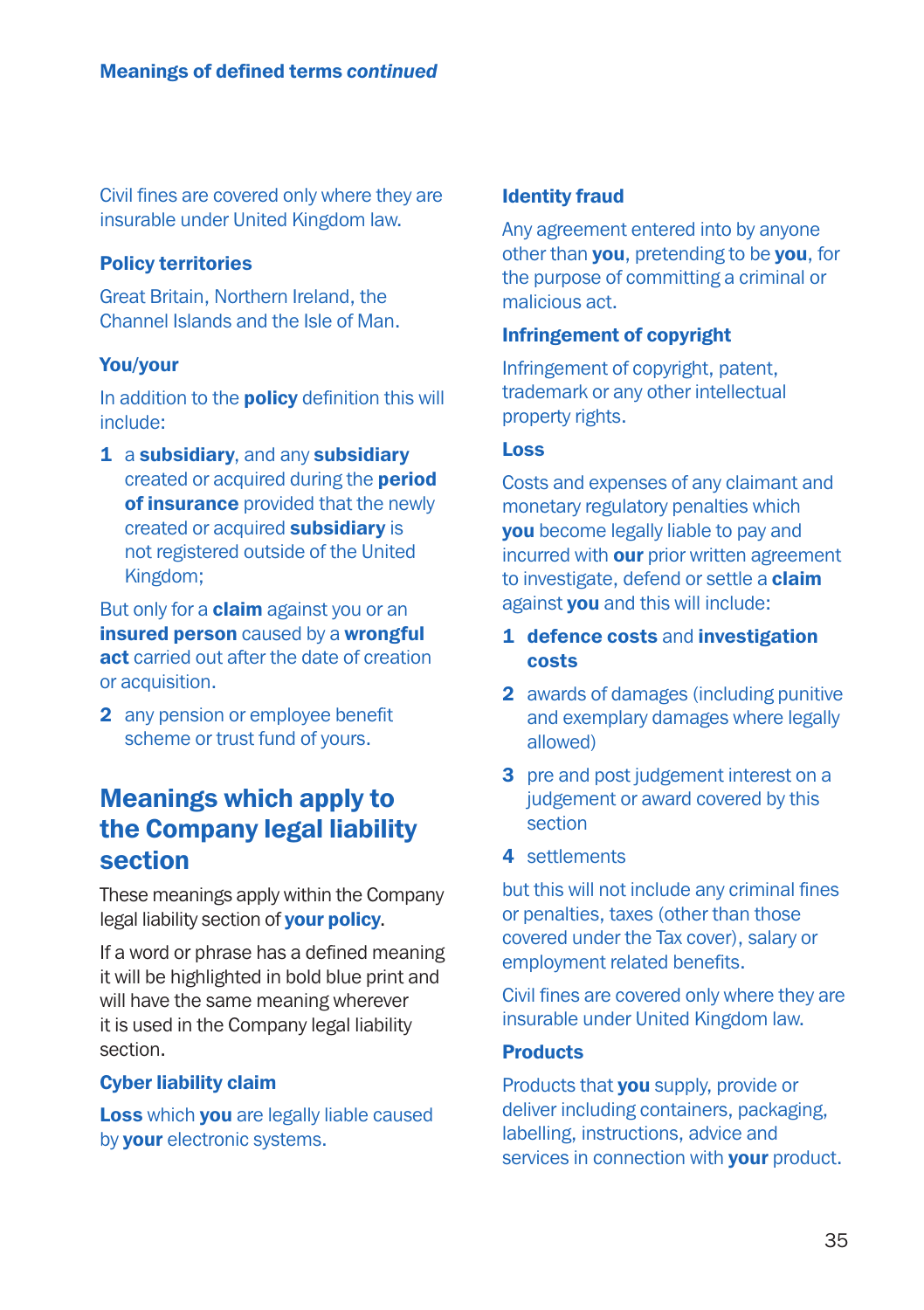#### Policy territories

Great Britain, Northern Ireland, the Channel Islands and Isle of Man.

#### Tax claim

A claim arising as a result of a review of your affairs by the Special Civil Investigations Office under Code of Practice 8 or Code of Practice 9, an enquiry held under section 60 or 61 of the VAT Act 1994 or any matters handled by the National Investigations Service of HMRC.

#### Wrongful act

Any actual or alleged act, error or omission carried out or attempted by you including but not limited to:

- 1 breach of any duty, including fiduciary or statutory duty
- 2 breach of trust
- 3 negligence, negligent misstatement, misleading statement or negligent misrepresentation
- 4 breach of warranty or authority.

#### You/your

In addition to the **policy** definition this will include:

1 a subsidiary, and any subsidiary created or acquired during the period of insurance as long as the newly created or acquired subsidiary is not registered outside of the United Kingdom;

But only for a **claim** against you caused by a wrongful act or **investigation** carried out after the date of creation or acquisition.

2 Any pension or employee benefit scheme or trust fund of yours.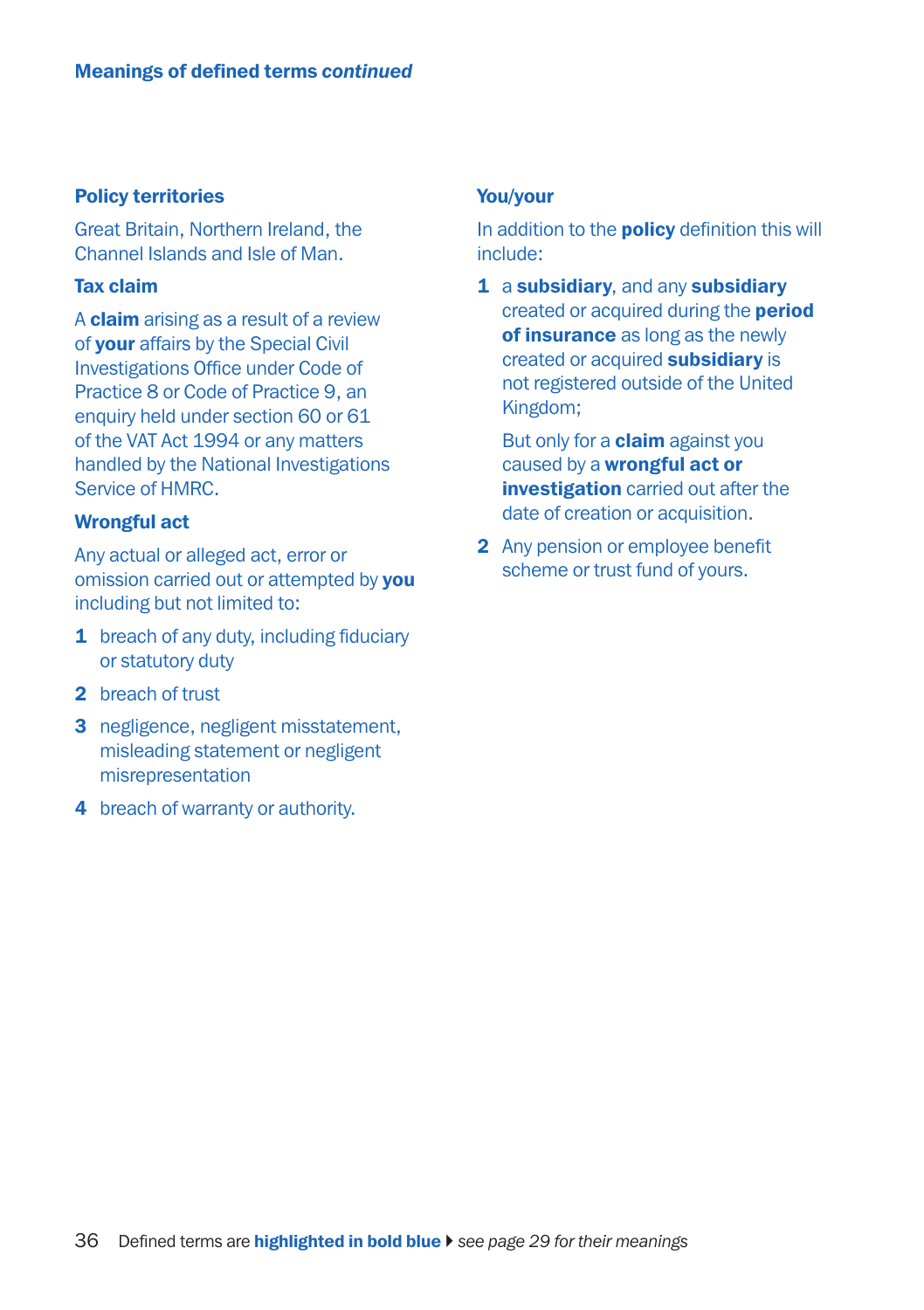# **Making a complaint**

AXA Insurance aims to provide the highest standard of service to every customer.

If our service does not meet vour expectations we want to hear about it so we can try to put things right.

All complaints we receive are taken seriously. Following the steps below will help us understand **your** concerns and give you a fair response.

### How to make your complaint

The majority of complaints can be resolved quickly and satisfactorily by the department **you** are dealing with. If **your** complaint relates to a **claim** on your policy, please contact the department dealing with **your** claim. If your complaint relates to anything else, please contact the agent or AXA office where **your policy** was purchased. Telephone contact is often the most effective way to resolve complaints quickly.

Alternatively **you** can write to us at

AXA Insurance Commercial complaints AXA House 4 Parklands Lostock Bolton BL6 4SD

Tel: 01204 815359

Email[: commercial.complaints@](mailto:commercial.complaints@axa-insurance.co.uk) axa-insurance.co.uk

When **you** make contact please tell us the following information:

 $\blacksquare$  Name address and postcode. telephone number and e-mail address (if **you** have one).

- Your policy and/or **claim** number, and the type of **policy you** hold.
- $\blacksquare$  The name of **vour** insurance agent/firm (if applicable).
- The reason for **your** complaint.

Any written correspondence should be headed 'COMPLAINT' and **you** may include copies of supporting material.

## Beyond AXA

Should **you** remain dissatisfied following our final written response, vou may be eligible to refer **your** case to the Financial Ombudsman Service (FOS).

The FOS is an independent body that arbitrates on complaints about general insurance products. The FOS can only consider **your** complaint if we have given you our final decision.

You have six months from the date of our final response to refer **your** complaint to the FOS. This does not affect **your** right to take legal action.

Financial Ombudsman Service Exchange Tower Harbour Exchange Square London E14 9SR

Tel: 0800 023 4567\* Tel: 0300 123 9123\*\* Fax: 020 7964 1001

Email: complaint.info@ [financial-ombudsman.org.uk](mailto:complaint.info@financial-ombudsman.org.uk)

Web: [www.financial-ombudsman.org.uk](http://www.financial-ombudsman.org.uk)

\* free for people phoning from a 'fixed line' (for example, a landline at home)

\*\* free for mobile-phone users who pay a monthly charge for calls to numbers starting 01 or 02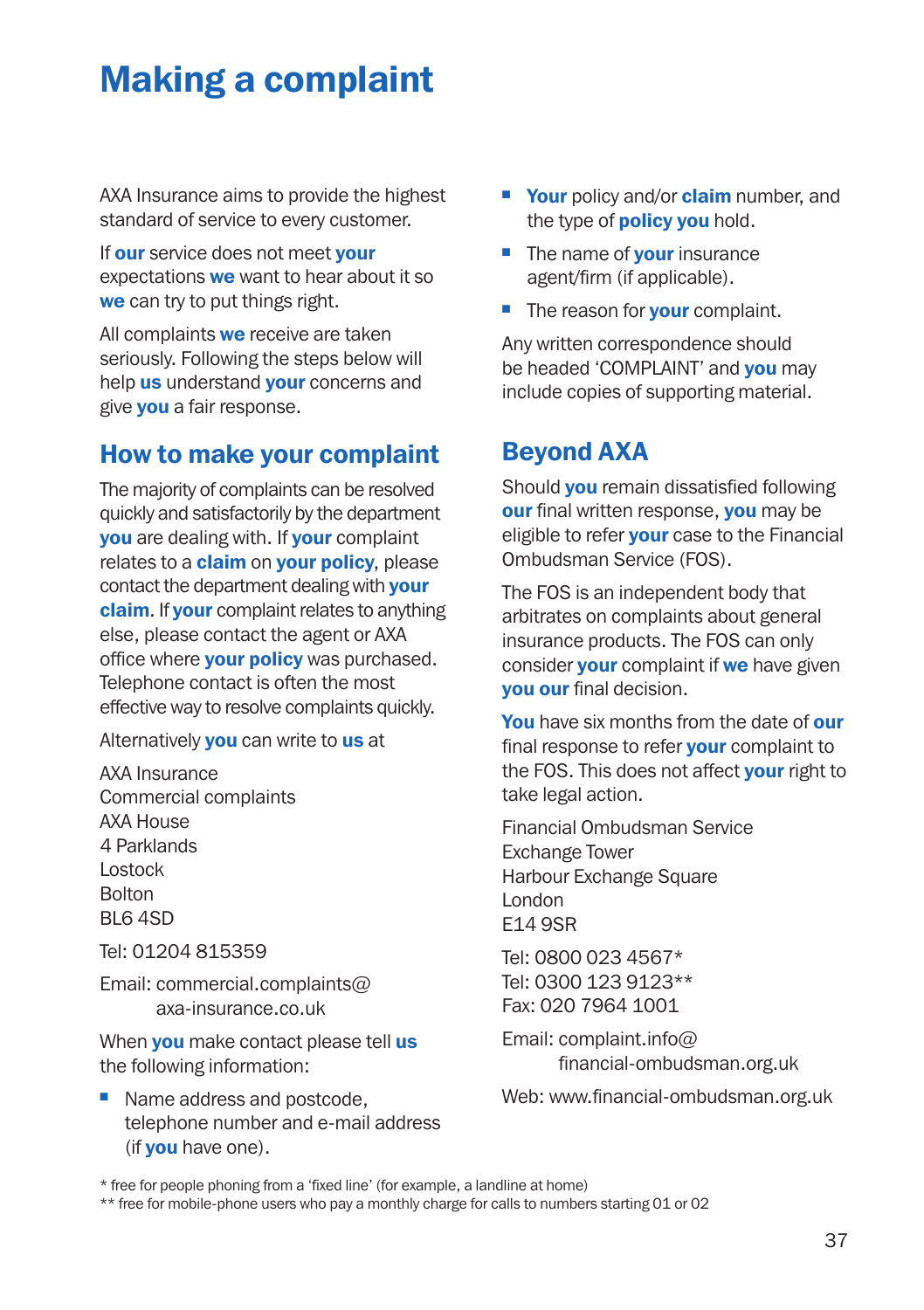### Our promise to you

We will

- $\blacksquare$  Acknowledge written complaints promptly.
- $\blacksquare$  Investigate **your** complaint quickly and thoroughly.
- Keep you informed of progress of your complaint.
- Do everything possible to resolve **your** complaint.
- Learn from **our** mistakes.
- $\blacksquare$  Use the information from complaints to continuously improve our service.

Telephone calls may be monitored or recorded.

## Financial Services Compensation Scheme (FSCS)

AXA Insurance UK plc are covered by the Financial Services Compensation Scheme (FSCS). You may be entitled to compensation in the unlikely event we cannot meet our obligations to you. This depends on the type of insurance, size of the business and the circumstances of the claim. Further information about the compensation scheme arrangements is available from the FSCS ([www.fscs.org.uk\).](http://www.fscs.org.uk)